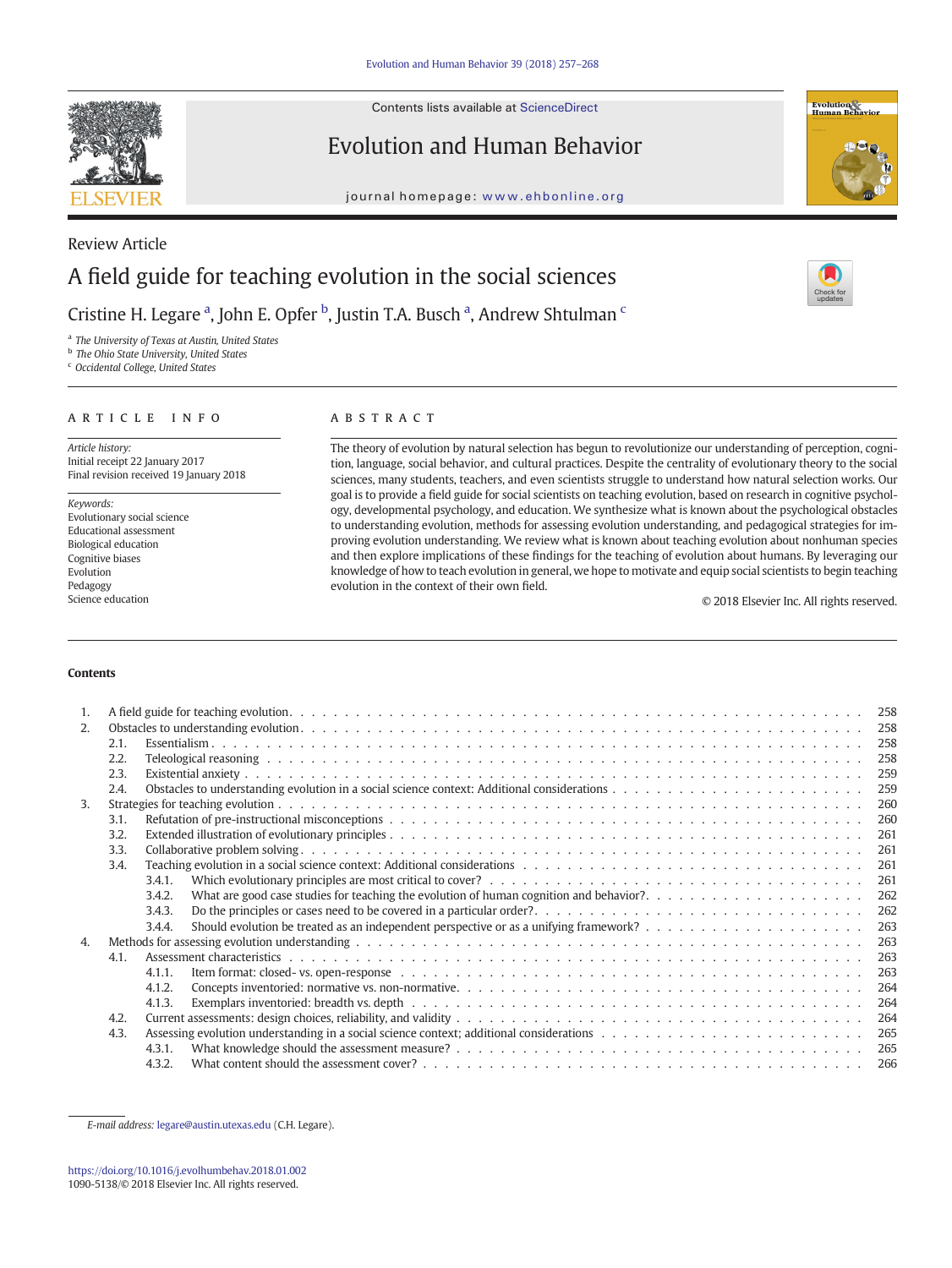#### 1. A field guide for teaching evolution

Social scientists are increasingly adopting an evolutionary perspective in how they study and describe human cognition and behavior [\(Boyd & Silk, 2015;](#page-10-0) [Lewis, Al-Shawaf, Conroy-Beam, Asao, & Buss,](#page-11-0) [2017](#page-11-0)). The ability to teach evolution effectively should not be taken for granted. One reason is that few social science educators have deep knowledge of evolutionary biology. To our knowledge, Ph.D. programs in social science do not (yet) require coursework in evolution. Another reason is that evolution by natural selection is one of the most difficult scientific concepts for students to grasp ([Rosengren, Brem, Evans, &](#page-11-0) [Sinatra, 2012](#page-11-0)). Decades of research in cognitive psychology, developmental psychology, and science education have revealed that students regularly misunderstand what evolution is and how it occurs ([Bean,](#page-10-0) [Sinatra, & Schrader, 2010;](#page-10-0) [Short & Hawley, 2014;](#page-11-0) [Shtulman & Calabi,](#page-11-0) [2013;](#page-11-0) [Shtulman & Schulz, 2008;](#page-11-0) [Sinatra, Brem, & Evans, 2008](#page-11-0); [Sinatra,](#page-11-0) [Southerland, McConaughy, & Demastes, 2003](#page-11-0)). Misunderstandings about the logic of evolutionary theory are rampant, which makes teaching it more difficult. For example, individuals who lack an understanding of evolution are less likely to accept it ([Weisberg, Landrum, Metz,](#page-11-0) [& Weisberg, in press](#page-11-0)). The objective of this paper is to provide social scientists with a field guide for teaching evolution. We synthesize what is known about the psychological obstacles to understanding evolution, methods for assessing evolution understanding, and pedagogical strategies for improving evolution understanding, with an eye toward informing the social science curriculum.

The field of evolutionary social science is quickly advancing, providing a more nuanced understanding of human cognition and behavior [\(Barrett, 2015;](#page-10-0) [Bolhuis, Brown, Richardson, & Laland, 2011;](#page-10-0) [Buss,](#page-10-0) [2015, 2016](#page-10-0); [Henrich, 2016](#page-11-0); [Wilson, 2007, 2015\)](#page-11-0). We argue that integrating evolution more fully into the social science curriculum is long overdue. Our goal is to spur that integration by providing social scientists with a field guide on research on teaching evolution. First, we discuss obstacles to understanding evolution proper and then discuss how those obstacles might affect understanding the evolution of human cognition and behavior. Next, we discuss assessment of students' understanding and misunderstanding of evolution, as well as the possibility of adapting those assessments for use in the social sciences. Finally, we describe pedagogical techniques for teaching evolution in general and consider their strengths and weaknesses for teaching evolutionary social science. By leveraging our knowledge of how evolution can be taught successfully in a biological context, we hope to motivate and equip social scientists to begin teaching evolution in the context of their own field, addressing pedagogical questions specific to evolutionary social science along the way.

#### 2. Obstacles to understanding evolution

Scientists overwhelmingly support the theory of evolution, with 98% agreeing that humans evolved over time whereas only 62% of the general U.S. population agrees with such a statement ([Pew Research](#page-11-0) [Center, 2014\)](#page-11-0). The challenges associated with understanding evolution by natural selection are not exclusively the result of substantial popular resistance to scientific ideas on religious or other ideological grounds [\(Bloom & Skolnick Weisberg, 2007;](#page-10-0) [Brem, Ranney, & Schindel, 2003](#page-10-0); [Evans, 2000a;](#page-10-0) [Lombrozo, Shtulman, & Weisberg, 2006;](#page-11-0) [Scott, 2004](#page-11-0)). Indeed, research shows that cultural factors such as religion and parental attitudes do not predict students' learning of natural selection [\(Barnes,](#page-10-0)

[Evans, Hazel, Brownell, & Nesse, 2017\)](#page-10-0). Here we discuss the cognitive biases that pose substantial obstacles to understanding biological change ([Evans, 2000b](#page-10-0); [Evans & Lane, 2011;](#page-10-0) [Legare, Lane, & Evans,](#page-11-0) [2012;](#page-11-0) [Shtulman, 2006;](#page-11-0) [Sinatra et al., 2008\)](#page-11-0). Among these are the essentialist tendency to view species as unchanging ([Emmons & Kelemen,](#page-10-0) [2015](#page-10-0); [Evans, 2000a](#page-10-0); [Gelman, 2003](#page-10-0); [Herrmann, French, DeHart, &](#page-11-0) [Rosengren, 2013;](#page-11-0) [Mayr, 1982;](#page-11-0) [Poling & Evans, 2002](#page-11-0)) and the teleological tendency to explain all kinds of natural phenomena by reference to purpose [\(Evans, 2001](#page-10-0); [Keil, 1992;](#page-11-0) [Kelemen, 1999b](#page-11-0)). We also discuss the existential anxiety invoked by evolutionary theory and its implications fior accepting evolutionary explanations ([Brem et al., 2003](#page-10-0); [Evans, 2000b;](#page-10-0) [Evans, Legare, & Rosengren, 2011;](#page-10-0) [Legare, Evans,](#page-11-0) [Rosengren, & Harris, 2012;](#page-11-0) [Legare & Visala, 2011;](#page-11-0) [Tracy, Hart, &](#page-11-0) [Martens, 2011\)](#page-11-0).

#### 2.1. Essentialism

Psychological essentialism is the belief that the members of a category (e.g., zebras) are united by a common essence, which determines the members' outwardly observable properties (e.g., their stripes, their hooves, their diet) ([Gelman, 2003](#page-10-0)). Essentialist reasoning assumes that categories are stable (zebra babies grow into zebra adults) and immutable (once a zebra, always a zebra; [Gelman & Rhodes, 2012](#page-10-0), p. 8). Essentialist reasoning is largely incompatible with evolutionary theory. The idea that each species is undergirded by a separate, discrete essence is inconsistent with the idea that all extant life forms share a common ancestor [\(Mayr, 1982\)](#page-11-0). Essentialist thinking about species likely reflects functional cognitive adaptations. The assumption that species are unchanging underlies many practical inferences in the biological world. Avoiding poisonous snakes or spiders, for example, requires no knowledge that modern snakes evolved from predecessor forms. Viewing them as having unchanging inherent properties that are hazardous to humans facilitates avoiding them. For all practical purposes, they are unchanging essences within human lifespans. Cognitive adaptations evolved to deal with problems that occurred in seconds, minutes, sometimes days, or occasionally months or years. We are less psychologically prepared to understand things that change gradually over hundreds of generations.

Essentialism also results in boundary intensification, which is incompatible with an evolutionary view of life. If species are perceived to be bounded, the relations among species can be difficult to discern, let alone the variation within a species ([Shtulman & Schulz, 2008](#page-11-0)). To further compound the problem, essentialism is consistent with a need-based view of change, in which individual organisms develop traits based on their needs and then pass those traits to their offspring [\(Gelman & Rhodes, 2012](#page-10-0); [Ware & Gelman, 2014\)](#page-11-0). It is true that populations of individuals do adapt to challenges of survival and reproduction, yet need-based explanations are insufficient for understanding population level variation and selection [\(Legare, Lane, & Evans, 2013](#page-11-0)).

#### 2.2. Teleological reasoning

Evolution by selection involves two key components—blind chance variations (mutations), and selection by consequences. The first component is 'blind' in the key sense that it is not forward-looking, as in a watchmaker (or a God) designing something. In his autobiography, Charles Darwin states that he experienced "the extreme difficulty or rather impossibility of conceiving this immense and wonderful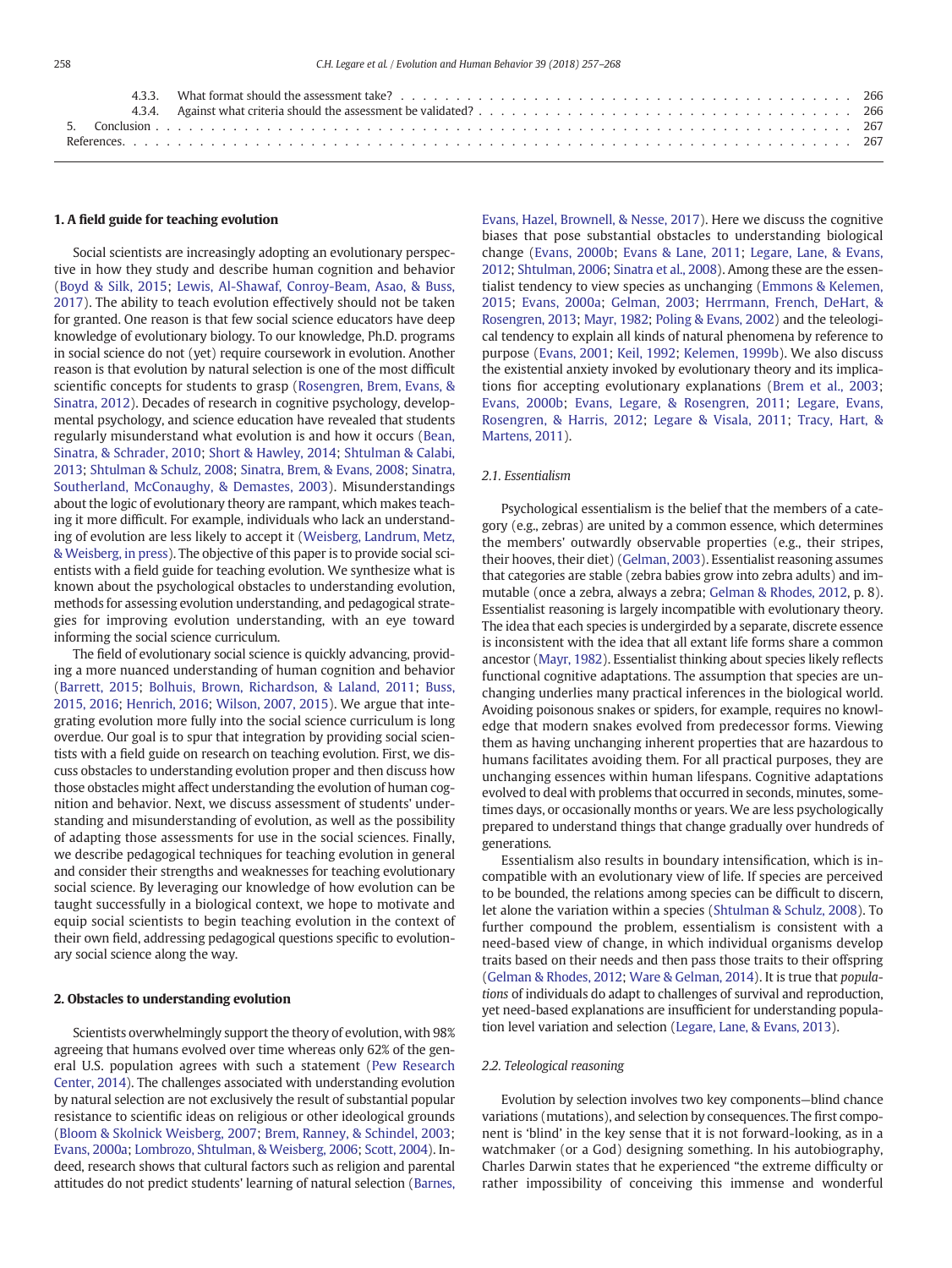universe… as the result of blind chance" [\(Darwin, 1887,](#page-10-0) p. 92). Darwin struggled with the notion of blind chance because it contradicted the commonsense idea that everything exists for a purpose. Human-made objects—a guitar, for instance, exists for the purpose of making music —things like geological structures (rocks, mountains), weather patterns (wind, clouds), or whole organisms (animals, plants) do not exist for any external purpose. Young children, however, assume that anything and everything exists for a purpose. For instance, when children are asked to provide explanations for the properties of a non-living object —say, a rock—they inappropriately apply teleological reasoning, claiming, for instance, that rocks exist "so that animals could scratch on them when they got itchy." [\(Casler & Kelemen, 2008\)](#page-10-0). This "promiscuous teleology" may emerge from a naïve theory of mind ([Kelemen,](#page-11-0) [1999a](#page-11-0)), which attributes intentional origins to artifacts and is inappropriately applied to objects from the natural world [\(Evans, 2000a](#page-10-0)), or it may emerge through perceiving the interdependent relationships between species and assuming that these relationships were purposely forged [\(ojalehto, Waxman, & Medin, 2013\)](#page-11-0).

Teleological thinking may reflect an important cognitive adaptation when applied to its proper domains. The component parts of organisms, such as the turtle's hard shell, the porcupine's sharp quills, and the skunk's noxious spray, do have purposes when this term is used to mean evolved functions (in these cases, specialized defenses against predators). Seeing functionality in the component parts of organisms can be useful in navigating the survival challenges posed by other species, as well as understanding their behavior [\(Opfer & Gelman, 2001](#page-11-0)). But teleological thinking poses challenges to accurately understanding evolution. Species did not evolve with any advanced foresight, but rather simply by natural selection favoring variants that successfully solved adaptive challenges better than other variants present in the population. Moreover, teleological thinking often assumes a designer with forward-looking goal-directed motivational properties, which contradicts the evolutionary logic of blind variation and selective retention.

Children may be more unrestrained than adults in their use of teleological reasoning, but adults also hold this cognitive bias [\(Rottman et al.,](#page-11-0) [2017\)](#page-11-0). Cross-cultural research has revealed that adults with minimal exposure to Western-style schooling express teleological explanations for the properties of natural objects about as often as American elementary school children who have yet to be exposed to extensive science education ([Casler & Kelemen, 2008](#page-10-0)). Furthermore, adults suffering from Alzheimer's disease frequently endorse teleological explanations, explaining the existence of rain, for instance, by noting that rain provides water for animals to drink ([Lombrozo, Kelemen, & Zaitchik,](#page-11-0) [2007\)](#page-11-0). The authors suggest that the promiscuous teleology observed in children is not outgrown but rather "persists throughout life, reemerging when causal beliefs that might otherwise constrain it are limited or compromised" [\(Lombrozo et al., 2007](#page-11-0), p. 1004; see also [Kelemen, Rottman, & Seston, 2013;](#page-11-0) [Shtulman & Harrington, 2016\)](#page-11-0).

In sum, teleological reasoning is associated with three components with somewhat different implications for understanding evolution. First is that teleological reasoning is forward-looking. This is clearly inaccurate from an evolutionary perspective, because evolution has no foresight; it merely favors in each generation heritable qualities tributary to reproductive success. Second is that things have functions or purposes. This is right in some cases, for example, to say that a 'turtle has a shell to protect itself from predators' is a reasonable description of its evolved functionality; these are called 'adaptations.' Nonetheless, not all traits have evolved functions. And third is that functional explanations have a 'proper domain,' and teleological thinking often extends erroneously beyond a proper functional domain (e.g., to rocks and rain), which is also always incorrect.

# 2.3. Existential anxiety

Another challenge to achieving a comprehensive understanding of evolution is contemplating anxiety-provoking topics, like the violence

inherent in nature ([Zimmerman & Cuddington, 2007](#page-11-0)) or the extinction of one's own species [\(Legare & Visala, 2011](#page-11-0)). For example, thoughts about mortality have been shown to decrease endorsement of evolutionary explanations and increase support for intelligent design explanations, presumably because attitudes toward evolution are "shaped by unconscious psychological motives to maintain security and ward off existential angst through the cultivation of meaning and purpose" [\(Tracy et al., 2011,](#page-11-0) p. 12). Evolutionary theory also raises anxieties about human social relationships. Even those who endorse evolution believe that embracing it could have negative social consequences, including "increased selfishness and racism, decreased spirituality, and a decreased sense of purpose and self-determination" ([Brem et al.,](#page-10-0) [2003](#page-10-0)). In this vein, evolution constitutes a psychological threat, and psychologically threatening information tends to be processed in a biased, defensive manner ([Hart, Shaver, & Goldenberg, 2005\)](#page-10-0).

Other research suggests that people may adopt strategies to make evolutionary theory less existentially arousing. Research on explanatory coexistence indicates that people integrate evolutionary theory with religious explanations to explain multiple levels of causality [\(Legare et al.,](#page-11-0) [2012](#page-11-0)). This type of integration can take three forms: synthetic thinking, in which evolutionary and religious explanations are combined (but not well integrated) into a causal chain; target-dependent thinking, in which evolutionary and religious explanations are used to account for distinct aspects of a given phenomenon and involve different kinds of causality; and integrative thinking, in which evolutionary and religious explanations are combined into a causal chain of proximate and distal causes in which God creates the conditions under which evolution can occur. By maintaining the existence of a supernatural creator, people are able to incorporate an empirically supported view of life without having to grapple with the existentially arousing topic of origins.

Another strategy for reducing the existential anxiety tied to evolution is to ascribe meaning to the process or products of evolutionary change [\(Rutjens, Van Der Pligt, & Van Harreveld, 2010\)](#page-11-0). In one study [\(Tracy et al., 2011](#page-11-0)), participants read a passage by Carl Sagan arguing that purpose can be attained by embracing naturalism and "seeking to understand the natural origins of life." These participants were more likely to reject intelligent design theory and accept evolution than those who had not read the passage. Similarly, the same study reports that when mortality is salient, students majoring in the natural sciences are more likely to reject intelligent design theory because for them, "evolution is part of their understanding of the world and a source of meaning and purpose" ([Tracy et al., 2011,](#page-11-0) p. 11).

# 2.4. Obstacles to understanding evolution in a social science context: Additional considerations

Evolutionary perspectives on cognition, behavior, and social organization have made substantial theoretical and empirical contributions to social science. At the same time, research on social scientists' attitudes toward evolution has uncovered several reasons why evolution is often excluded from the social science curriculum [\(Cabeza de Baca &](#page-10-0) [Jordan, 2012;](#page-10-0) [King & Cabeza de Baca, 2011;](#page-11-0) [Perry & Mace, 2010;](#page-11-0) [von](#page-11-0) [Hippel & Buss, 2017](#page-11-0)). First, most social science educators receive little or no education in the fundamentals of evolutionary science and do not feel qualified to cover the concepts that a comprehensive understanding of evolution entails (e.g., variation, inheritance, selection, time, adaptation) ([Evans, 2005](#page-10-0)). Others understand and accept the logic of evolution as applied to non-human species but have reservations about applying that logic to our own species. Still others may accept the logic of evolution as applied to human anatomy and human physiology but have reservations about applying that logic to human cognition or human social behavior, as if an ontological barrier exists at the neck, allowing evolutionary principles to apply to the human body but not the human brain and the psychological mechanisms housed in the brain [\(von Hippel & Buss, 2017](#page-11-0)).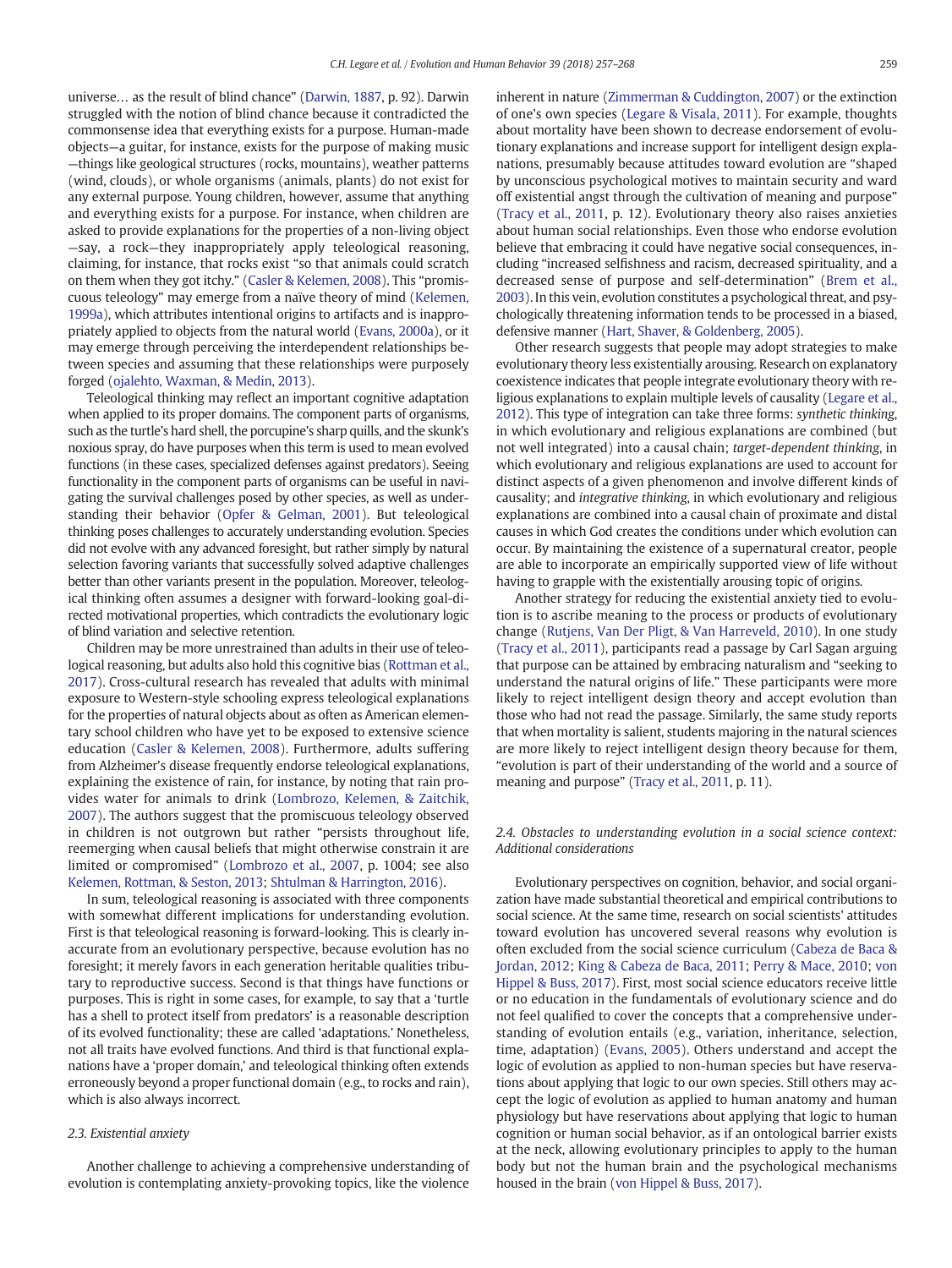We suggest that there are two primary obstacles to integrating evolution into the social science curriculum. The first is the erroneous belief that learned behaviors are outside the scope of evolutionary explanation. Behavior can be both learned and evolved. Labeling something as learned does not, by itself, provide a satisfactory scientific explanation any more than labeling something as evolved does; it is simply the indisputable claim that environmental input changes the organism in some way. Learned and evolved are not competing explanations; rather, learning requires evolved psychological mechanisms—mechanisms which may be specific to a particular adaptive problem. Food aversion learning is an example of this dynamic. Clearly, there are specialized learning mechanisms to avoid eating toxic food (see [Wertz & Wynn,](#page-11-0) [2014](#page-11-0) for evidence of evolved aversion to plant consumption). Yet one is not born knowing which particular foods to avoid; this knowledge must be learned.

The second obstacle is that culture is seen as a competing explanation to evolution, most frequently when the trait in question varies across cultures or across development. Differences between groups are sometimes interpreted as evidence that culture alone shapes the human mind and that accounting for cultural variation obviates the need to seek evolutionary explanations. But truly satisfying cultural explanations identify the aspects of human cognition evoked by local social or ecological conditions. For example, cultures in which food resources show high variance evoke cooperative adaptations for group-wide sharing compared to those in which food variance is lower and more dependent on individual effort ([Tooby & Cosmides,](#page-11-0) [1992\)](#page-11-0). Understanding cultural variation, in short, requires understanding the evolved adaptations that are responsive to ecological and cultural input.

No research, to our knowledge, has explored the extent to which cultural learning is seen as distinct from—or opposed to—evolution and whether this impedes the teaching of evolution in a social science context. Research of this kind is needed to determine whether addressing the essentialist, teleological, and existential obstacles to understanding evolution is sufficient for teaching social science from an evolutionary perspective or whether an additional set of obstacles must be addressed as well.

An additional obstacle to learning evolution in the context of social science is a lack of understanding level of analysis ([Buss, 1995\)](#page-10-0). There are four levels to consider when testing evolutionary hypotheses. The first is evolutionary theory (e.g., natural selection and adaptation; modern genic selection). The second is middle-level evolutionary theories (e.g., Trivers's theory of parental investment). The third is specific evolution-based hypotheses (e.g., that derive from a middle-level theory; or based on an observation, such as higher child abuse in stepfamilies), and the fourth is specific empirical predictions that test each hypothesis. These distinct levels are often conflated. When scholars ask 'What would falsify evolutionary theory?' are they asking about levels 1, 2, or 3? Most scientific work does not test 'evolutionary theory' at level 1; most of the actual work is at levels 2, 3, and 4. A failure to appreciate these levels leads to inaccurate conclusions. For example, if an empirical finding falsifies a prediction (Level 4), based on a hypothesis (Level 3), it would not falsify 'evolutionary theory' in general. It would, however, call into question the level 3 hypothesis, and repeated level 3 failures would call into question the level 2 evolutionary theory. Relatedly, it is a mistake to assume there is one singular evolutionary hypothesis about any given phenomenon. In reality, there are competing evolutionary hypotheses, which is the normal state of science.

#### 3. Strategies for teaching evolution

The obstacles outlined in the first section of the paper make the task of teaching and learning evolution a formidable challenge. Previous research on evolution understanding has documented misconceptions not only in novice biology students (e.g., [Berti, Toneatti, & Rosati,](#page-10-0) [2010\)](#page-10-0) but also in students who had taken multiple, college-level courses

in biology, including college biology majors ([Nehm & Reilly, 2007](#page-11-0)), medical school students ([Brumby, 1984](#page-10-0)), pre-service biology teachers [\(Deniz, Donelly, & Yilmaz, 2008](#page-10-0)), and even doctoral students in biology [\(Gregory & Ellis, 2009\)](#page-10-0). Despite years of intensive instruction, many students continue to harbor teleological and essentialist views of evolution that are logically incompatible with the principles of common ancestry and natural selection.

[Shtulman and Calabi \(2013\)](#page-11-0) confirmed these findings in a longitudinal study of college students' understanding of evolution across a standard semester of biology instruction. Participants were recruited from six courses targeted to non-biology majors, and their understanding of evolution was assessed with [Shtulman's \(2006\)](#page-11-0) 30-item instrument, described below. Prior to instruction, 235 of the 291 participants (or 81%) revealed more misconceptions about evolution than correct conceptions. Following instruction, 214 participants (or 74%) continued to reveal more misconceptions than correct conceptions. An analysis of individual response patterns revealed that, across courses, only 58 participants (or 20%) increased their evolution assessment score by a statistically reliable amount. The vast majority of participants (80%) left their courses with the same misconceptions they held upon entering those courses.

The objective of [Shtulman and Calabi's \(2013\)](#page-11-0) study was not to test the efficacy of a particular intervention but to assess the effects of instruction in general. Their findings indicate that standard instruction is not effective. One reason that standard instruction is not effective is that complex concepts like natural selection and common ancestry are typically introduced in a single lecture or textbook chapter, with the rest of the course devoted to material predicated on these concepts but not illustrative of them. Moreover, concepts like common ancestry and natural selection are typically conveyed by definition rather than by more interactive forms of learning, such as inquiry, application, or analysis [\(Chi, 2009](#page-10-0)). As a result, students fail to develop a generative, mechanistic framework for understanding evolutionary phenomena and rely instead on a non-mechanistic (teleo-essentialist) framework for interpreting and encoding the subsequent course material.

While standard instruction has proven ineffective, other forms of instruction have proven more successful. Studies demonstrating the effectiveness of such instruction are reviewed below in terms of their key pedagogical innovation. Each study is accompanied by a measure of the difference between students' pre- and post-instructional scores on the study's chosen assessment of evolution understanding (computed as Cohen's d), for comparison's sake.

#### 3.1. Refutation of pre-instructional misconceptions

One reason students fail to learn evolutionary principles from standard instruction is that they enter their biology classes with a host of misconceptions that are never explicitly addressed or refuted. Interventions that target those misconceptions have proven effective at instilling proper conceptions. [Bishop and Anderson \(1990\)](#page-10-0), for instance, designed a curriculum in which correct conceptions were introduced only after participants (college undergraduates) completed activities that highlighted the inadequacy of their prior conceptions. Before the curriculum, around 25% of Bishop and Anderson's participants demonstrated a correct understanding of the assessment material. After the curriculum, 50% did—a significant, though far from complete, gain in conceptual understanding (Cohen's  $d = 1.34$ ). [Demastes, Settlage, and Good](#page-10-0) [\(1995\)](#page-10-0) extended Bishop and Anderson's findings by supplementing their curriculum with additional inquiry-based activities, leading to a larger (32%) increase in conceptual understanding from pretest to posttest (Cohen's  $d = 1.50$ ).

Adopting a slightly different approach, [Jensen and Finley \(1995\)](#page-11-0) confronted college students' pre-instructional misconceptions with a curriculum that traced the history of evolutionary thought from Lamarck to Darwin to the modern synthesis. Participants (college undergraduates) were taught Lamarck's theory of evolution, evidence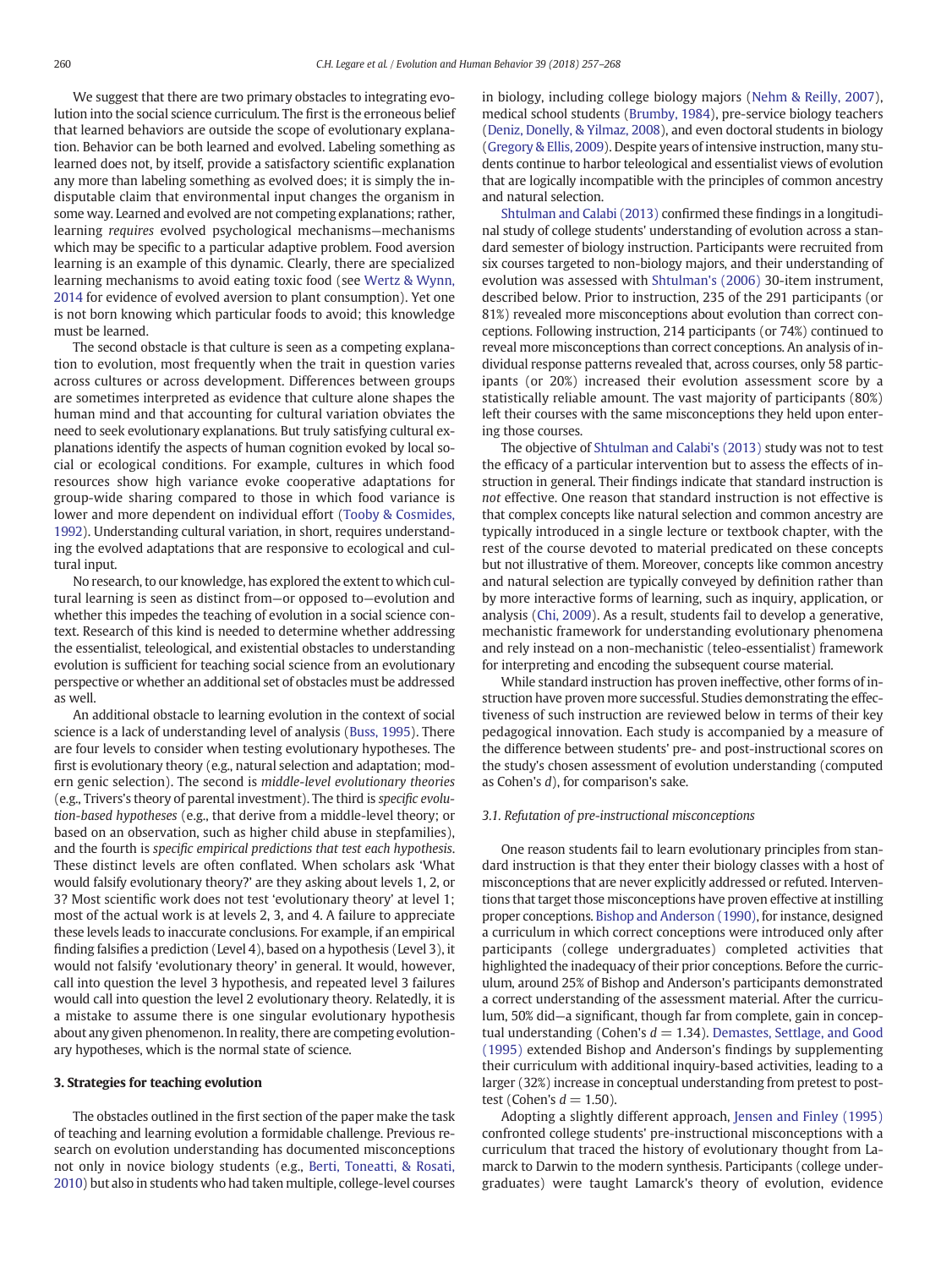against Lamarck's theory, Darwin's theory, and evidence in support of Darwin's theory. Lamarck's theory was taught prior to Darwin's on the assumption that Lamarck's theory would resemble the inaccurate views of evolution students brought with them to the class. Jensen and Finley measured participants' understanding of evolution using a combination of multiple-choice questions and essay questions, covering seven evolutionary concepts. Participants' assessment scores increased by 22% from pretest to posttest (Cohen's  $d = 1.52$ ). Articulating and confronting students' misconceptions prior to introducing correct conceptions may help students avoid assimilating the correct conceptions into a teleo-essentialist framework.

#### 3.2. Extended illustration of evolutionary principles

Because evolutionary principles are foreign to everyday experience, students may need additional support connecting those principles to their prior knowledge and prior experiences. One way to forge these connections is by illustrating evolutionary principles with realistic, indepth case studies of evolutionary change. Adopting this approach, [Spiegel et al. \(2012\)](#page-11-0) introduced participants to four evolutionary concepts (variation, inheritance, selection, and time) illustrated in each of seven case studies of evolution (e.g., sexual selection in Hawaiian flies, the coevolution of ants and fungi, the rapid evolution of HIV). Participants were visitors to a natural history museum, and their understanding of evolution was assessed before and after the intervention with a series of Likert-scale items in which participants rated their agreement with several explanations of adaptations, some correct and some incorrect. While the intervention had little effect on participants' pre-instructional misconceptions, it still yielded significantly higher endorsement of correct conceptions (Cohen's  $d = 0.48$ ).

[Kelemen, Emmons, Schillaci, and Ganea, \(2014\)](#page-11-0) also taught participants evolutionary principles in the context of case studies, but they focused on a single, extended example of evolutionary change rather than multiple, brief examples. The participants in their study were five to eight-year-old children, who were taught evolution in the context of a picture book. The picture book introduced participants to a fictional animal—the elephant-like "pilosa"—and illustrated how pilosas evolved from having predominantly thick trunks to predominantly thin trunks. Participants were shown that pilosas varied in their trunk thickness (variation), that pilosas with thin trunks were better able to access food than pilosas with thick trunks (resource limitation), that pilosas who ate more food lived longer (differential survival), that pilosas who lived longer had more babies (differential reproduction), that the babies inherited their parents' thin trunks (inheritance), and that this process led to an increase in the proportion of pilosas with thin trunks over multiple generations (population change).

Participants' understanding of this causal sequence was assessed by their ability to incorporate the illustrated principles into their explanations of adaptation for animals other than pilosas before and after the intervention. Before the intervention, most children (84%) exhibited no understanding of evolution; after the intervention, approximately half exhibited some level of understanding, though the sophistication of that understanding varied (Cohen's  $d = 0.53$ ). These results have been replicated by [Shtulman, Neal, and Lindquist \(2016\)](#page-11-0), who were equally successful at teaching elementary-school-aged children the logic of natural selection (Cohen's  $d = 1.63$ ).

In a third variant of the case-study method, [Heddy and Sinatra](#page-11-0) [\(2013\)](#page-11-0) taught evolution to college undergraduates using a "teaching for transformative experiences" curriculum. This curriculum emphasized three facets of learning: active use of a concept, expansion of perception, and experiential value. Each facet was instantiated in multiple, student-generated examples, ranging from the predatory behavior of polar bears to the extinction of dodo birds. Participants' understanding of evolution was measured with a 14-item, multiple-choice assessment covering six evolutionary concepts (variation, inheritance, adaptation, domestication, speciation, and extinction). On this measure,

participants increased their score by an average of 6.3 points from pretest to posttest (Cohen's  $d = 1.52$ ).

#### 3.3. Collaborative problem solving

Another empirically successful approach to teaching evolution is involving students in joint problem-solving activities. In one study, [Nehm](#page-11-0) [and Reilly \(2007\)](#page-11-0) involved college biology majors in activities where they analyzed data or provided explanations relevant to the concepts of variation, inheritance, genetics, biomechanics, biodiversity, ecology, speciation, extinction, common ancestry, and natural selection. Participants' understanding of evolution was assessed by asking them to define evolutionary terminology and explain specific instances of adaptation, which were coded for evidence of several key concepts. Across assessment items, participants incorporated approximately two more key concepts into their explanations and definitions after instruction compared to before (Cohen's  $d = 0.85$ ).

[Asterhan and Schwarz \(2007\)](#page-10-0) achieved comparable success by involving college undergraduates in a collaborative argumentation task. Participants generated explanations for two instances of adaptation before and after collaborating with a partner on explaining a different set of adaptations. Participants were instructed to generate their own explanations first and then critically evaluate their partners' explanations. Emphasis was placed on providing evidence in support of one's preferred explanation and counterevidence against unfavorable explanations. On average, participants cited 2.4 evolutionary principles at pretest and 4.3 evolutionary principles at posttest—a significant improvement (Cohen's  $d = 0.92$ ). Collaboration was effective in this instance for potentially many reasons: participants were required to articulate their pre-instructional beliefs; they were required to justify those beliefs; they were confronted with evidence against those beliefs; and they were exposed to alternative, potentially more accurate beliefs. In this way, collaboration yields many of the same benefits as those yielded by the instructional strategies reviewed above but does so in a more ecologically valid—and socially motivating—context (see also [Shtulman & Checa, 2012](#page-11-0)).

3.4. Teaching evolution in a social science context: Additional considerations

The studies reviewed above indicate that, although evolutionary concepts are difficult to convey with standard instruction (e.g., a single lecture, a single textbook chapter), they can be conveyed more effectively with interventions that target pre-instructional misconceptions, that provide extended illustration of correct conceptions, or that encourage debate among students with varying levels of understanding. This research, which was conducted in the context of a biology curriculum, certainly has applications to teaching evolution in other contexts, but the specifics of those contexts may matter as well. In a social science context, the target organisms are humans, rather than nonhumans, and the target traits are often psychological, rather than physical. Additionally, social science students may be predisposed to view evolutionary accounts of human behavior as incompatible with sociocultural accounts, as noted above. Below we consider four questions pertaining to the teaching of evolution in a social science context, the concerns they raise, and possible avenues for further investigating those concerns.

#### 3.4.1. Which evolutionary principles are most critical to cover?

There are three big evolutionary ideas that can inform the instruction of social science material: natural selection, adaptationism, and common ancestry. Each idea constrains students' understanding of the target material in different ways and can potentially be taught independent of the others. Indeed, teaching all three would be difficult given that time spent on evolution is time not spent on the primary social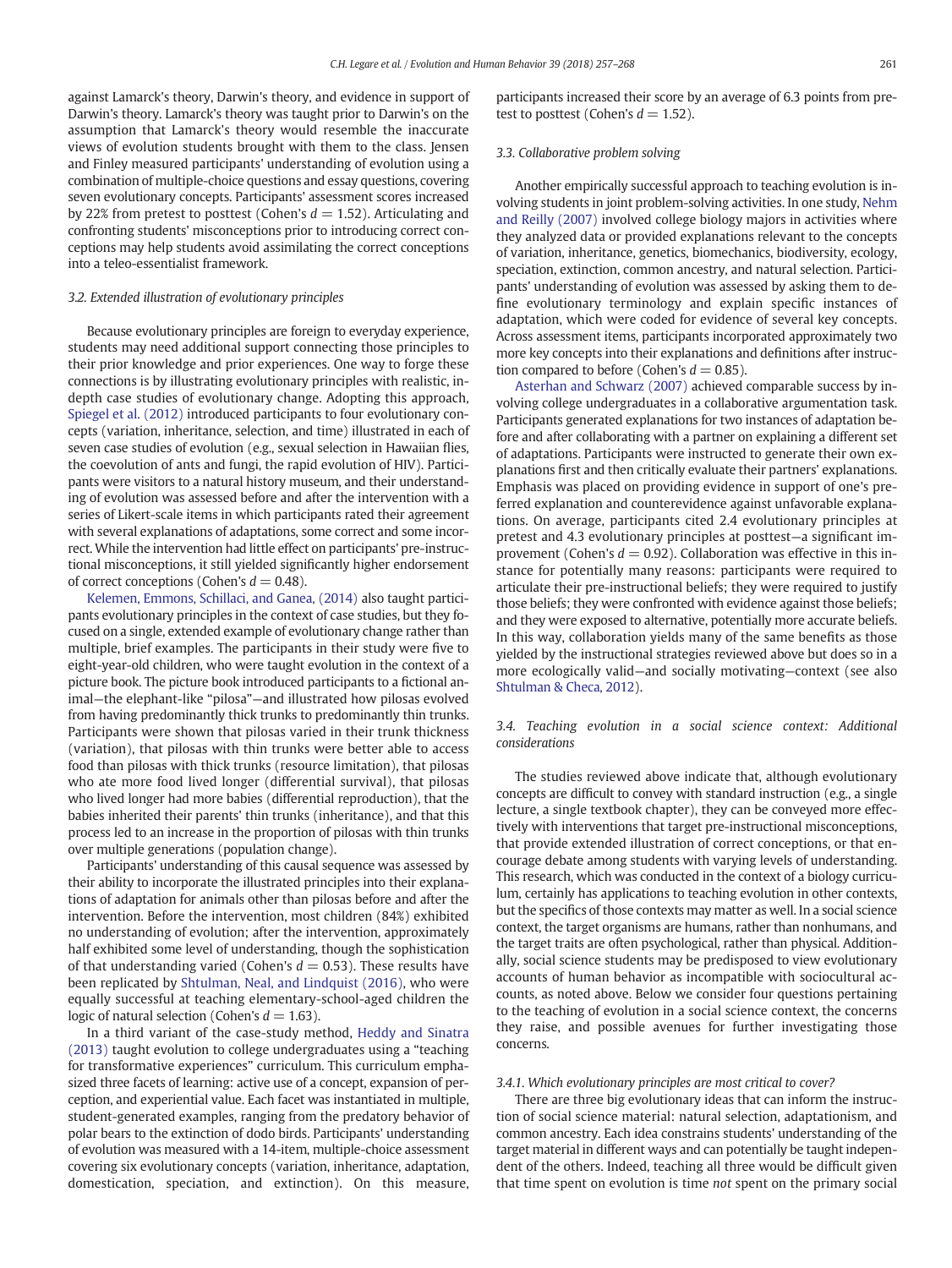science content. It is thus an open question as to which evolutionary ideas are most critical to cover and for what purpose.

Natural selection, or the differential survival and reproduction of some organisms in a population relative to others by virtue of differences in heritable traits, is the primary mechanism of evolution. It is also important to understand modern genic selection, the foundation of modern evolutionary theory–that is, genes that have effects that increase their own replicative success relative to competing genes. Teaching social science students about natural selection would provide them with a mechanistic understanding of the origin of human traits and, accordingly, a means of discriminating empirically-testable evolutionary claims from untestable ones and theoretically-plausible evolutionary claims from implausible ones. But the research reviewed earlier in the paper indicates that teaching students about natural selection is not trivial. It requires covering several other concepts—e.g., trait variation, trait inheritance, resource limitation—and social scientists would need to devote sufficient time to covering the entire suite.

Adaptationism is the analysis of existing biological forms in terms of their survival-enhancing or reproduction-enhancing functions using criteria such as reliability, efficiency, and specificity of design for a particular function [\(Williams, 1966\)](#page-11-0). This type of analysis does not inherently require an understanding of the mechanisms of evolution or the relations among different biological kinds and may thus be the easiest principle to teach on its own. The benefit of doing so would be to help students look beyond proximal sources of human behavior (e.g., experience, instruction, enculturation) and identify distal sources, namely, selection pressures in ancestral environments. The danger of doing so, however, is encouraging students to take an adaptationist stance without proper consideration of the mechanisms that could—or could not have given rise to the hypothesized adaptation (e.g., explaining grammatical differences between English and Mandarin in terms of evolved differences between English speakers and Mandarin speakers). Adaptationism, if presented in isolation, may also lead to confusion regarding the origin of non-adaptive traits (e.g., the human tailbone) or maladaptive traits (e.g., the blind spot in the vertebrate eye). The logic of adaptationism should ideally be presented using criteria for invoking adaptation ([Tooby & Cosmides, 1992](#page-11-0); [Williams, 1966](#page-11-0)), as well as factors that constrain adaptations and lead to non-optimal design, such as developmental constraints, lack of available genetic variation, tradeoffs with other adaptations, and time lags ([Dawkins, 1982](#page-10-0)).

Common ancestry is the idea that the lineages of any two biological kinds (organisms, species, families, etc.) can be traced back to the same ancestor at some point in their evolutionary past and that these two kinds share many of the traits present in that ancestor. Teaching social science students about common ancestry would allow them to appreciate how experiments with nonhuman organisms are relevant to humans (e.g., how fear-conditioning experiments in mice relate to human fear responses or how spatial-navigation experiments with birds relate to human spatial memory). It might also foster an appreciation of the larger historical context in which evolution unfolds. Depth perception, for instance, is a trait that would be valuable not just to humans but to any organism with eyes. That said, common ancestry may be less relevant in courses where nonhuman comparisons are either nonapplicable or unknown.

# 3.4.2. What are good case studies for teaching the evolution of human cognition and behavior?

Whichever evolutionary principles a social science instructor choses to emphasize, there are further questions about which case studies are well suited to illustrate those principles. One question is whether the target trait is unique to humans (e.g., bipedalism, language, cooking, prolonged tolerance to lactose) or is shared with other organisms as well, and if it is shared with other organisms, how widely. One could potentially pick a trait shared with most other primates (e.g., coalitional psychology, dominance hierarchies), a trait shared with most other mammals (e.g., mating strategies, parenting strategies), or a trait shared with most other animals (e.g., depth perception, spatial navigation).

One could also pick a trait shared only by animals that occupy the same ecological niche or face the same survival problems, even though those traits are likely to have arisen independently in the target organisms (e.g., tool use in octopuses and humans, prolonged childhood in corvids and humans). Focusing exclusively on human-specific traits may help emphasize the fact that human behavior has evolutionary consequences and that human traits have been shaped by evolutionary pressures. But doing so may understate the phylogenetic context of those traits—i.e., that humans share most of their traits with other organisms (common ancestry) and that human-specific traits are just variants of the traits possessed by those other organisms (descent with modification).

Even among human traits, there are questions of how widespread the exemplar traits should be. One could focus either on traits common to all humans (e.g., social cognition) or on traits that vary (e.g., higher levels of physical aggression and risk taking in males). The latter, concerning human differences, raise larger issues that may be desirable to address in the course at hand. For instance, how might those differences have originated if not by evolution? Which among the competing modes of evolutionary analysis furnish the greatest heuristic and predictive value? Are individual differences in proclivity toward cooperation caused by different cultural environments activating or deactivated cooperative adaptations? Or a history of selection that favors heritable proclivities toward cooperation in some ecologies more than others? Most students are not prepared to answer such questions on their own, which makes broaching the topic of evolved differences in human traits both an opportunity and a challenge [\(Buss, 2009a\)](#page-10-0).

Orthogonal to the question of how widespread a trait is (either among humans or among animals more generally) are questions about its function. Some traits are more patently adaptive than others, and this difference may have consequences for learning. Patently adaptive traits may be useful in developing form-function reasoning, whereas other traits—e.g., vestigial traits, maladaptive traits, exaptive (byproduct-like) traits—may be more useful in developing an appreciation of the historical contingencies of evolutionary change or the ubiquity of common ancestry (see [Buss, 2009b\)](#page-10-0). Traits also vary in the degree to which they are under conscious control. Traits over which humans appear to exhibit control (e.g., mating strategies, parenting strategies) may be useful in highlighting how proximal influences on human decision-making, operative in the immediate environment, relate to more distal ones, operative over evolutionary history. On the other hand, more reflexive traits (e.g., yawning, shivering, sneezing, blushing) may be useful in highlighting "hard" constraints on human biology—constraints that clearly were not learned through culture or experience.

Finally, traits also vary in their moral valence, and selecting morally reprehensible traits (e.g., dispositions toward infanticide, dispositions toward rape) could have strong consequences on students' engagement with the material. On one hand, such traits may turn students away from an evolutionary perspective if they perceive that perspective as justifying immoral behavior, but on the other hand, they may capture students' attention and motivate critical analysis. Such traits are also useful in highlighting the difference between descriptive, empirical claims about human nature (what humans tend to do) and prescriptive, value-laden claims about human nature (what humans ought to do).

## 3.4.3. Do the principles or cases need to be covered in a particular order?

Some evolutionary principles could be introduced through nonhuman examples before moving to humans. Doing so would constitute a "backdoor" approach to confronting preconceptions about human uniqueness, in that students would learn the evolutionary logic of a particular trait in nonhuman organisms (e.g., mating strategies of peafowl) before considering similar traits in humans. This approach could backfire, however, if the similarities are compartmentalized (e.g., if students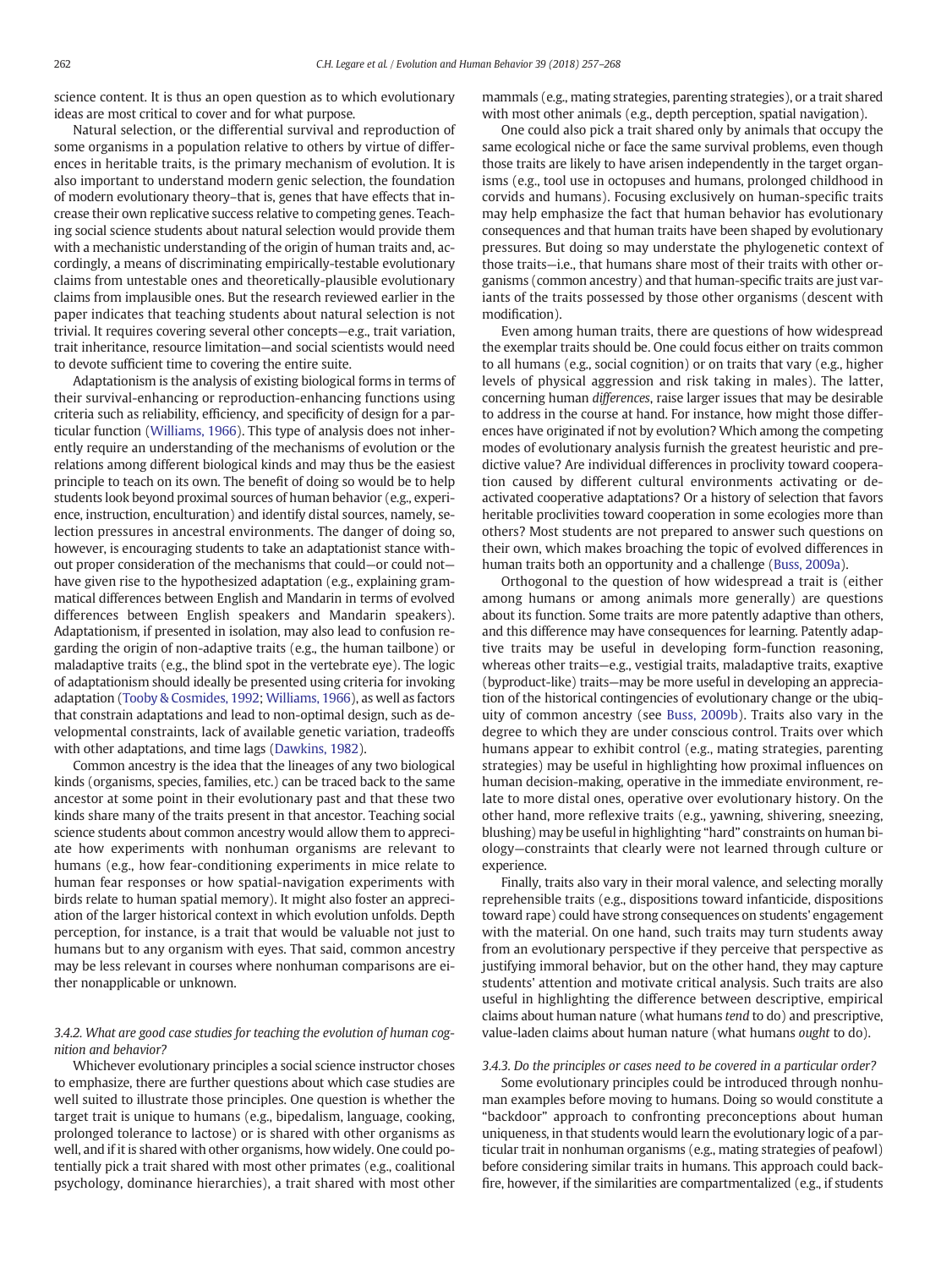are willing to concede cross-species similarities in mating strategies but nothing else) or if they are rejected altogether. This approach could also backfire if the point of the example was to highlight differences between humans and nonhuman organisms, as students might come to associate differences in outcome (e.g., differences between humans' and chimpanzees' tolerance for unfamiliar conspecifics) with differences in process (e.g., differences in how humans and chimpanzees acquired their social instincts—one by culture and the other by evolution). One compromise would be to highlight examples of coevolution between humans and other species (e.g., horses, dogs, lice, bacteria) on the assumption that such examples would make it difficult to accept evolutionary explanations for the nonhuman trait but reject evolutionary explanations for the corresponding trait in humans.

Questions of how to order'teaching examples arise even within the realm of exclusively human examples. For example, should the evolution of human universals be discussed before the evolution of human differences? Should the evolution of physical traits be discussed before the evolution of psychological ones? The evolution of psychological traits tends to be more controversial and thus subject to greater scrutiny regarding evidence and evidential standards—a set of issues that may be too complex for an introductory course but desirably complex for an advanced course ([Buss, 2009a](#page-10-0)). One way to negotiate this complexity would be to start with a less controversial trait and then move to a more controversial one—e.g., starting with a human universal (e.g., the evolution of parasite avoidance) and then moving to a corresponding human difference (e.g., the evolution of gender-specific mating preferences related to fertility cues) or starting with a physical trait (e.g., the evolution of the hippocampus) and then moving to a corresponding psychological trait (e.g., the evolution of spatial navigation). A downside to this strategy, however, is that it might signal to students that the latter trait in each pair is less subject to evolutionary considerations.

There are, of course, sequencing constraints imposed by the material itself. It may be wise to explain natural selection before explaining other types of selection (e.g., sexual selection, kin selection, artificial selection), to explain the origin of adaptive traits before explaining the origin of other types of traits (e.g., exapted traits, epigenetic traits, vestigial traits), and to explain common ancestry before explaining other macro-evolutionary phenomena (e.g., interspecies homologies, geneculture coevolution). On the other hand, introducing students to these "advanced" concepts may help clarify the meaning of more basic concepts. For example, introducing students to the idea that taste preferences for fat and sugar can be either adaptive or maladaptive, depending on the abundance of fat and sugar in one's environment, may help clarify the meaning of "adaptive." Either way, every case of evolutionary change touches on several, interrelated concepts, and it remains an open question how to sequence those cases without presupposing unfamiliar concepts or raising uninformed objections, particularly with respect to cases of human evolution.

# 3.4.4. Should evolution be treated as an independent perspective or as a unifying framework?

In the last few decades, many social scientists have begun to embrace evolution as a valid perspective for analyzing social science phenomena, but treating evolution merely as a "perspective" may not be enough. Evolution is a unifying framework for the biological sciences, and many social scientists (e.g., the authors of this paper) have argued that it should be a unifying framework for the social sciences as well. But teaching evolution as a unifying framework requires a complete overhaul of the standard curriculum in many social science disciplines. Two examples of such an overhaul are [Pinker's \(1997\)](#page-11-0) "How the Mind Works" and [Gray and Bjorklund's \(2014\)](#page-10-0) "Psychology," both of which introduce social science phenomena in terms of the selection pressures and survival problems that give rise to those phenomena. Most introductory social science texts do not go this far. Instead, they treat evolution as one of several equally valid and equally important perspectives. For instance, [Myers's \(2012\)](#page-11-0) highly popular "Psychology" presents evolution as one of seven perspectives—along with neuroscience, behavioral genetics, psychodynamic theory, behaviorism, cognitivism, social/cultural systems—and identifies the evolution perspective mainly with the analysis of human differences (e.g., gender differences in mating preferences, gender differences in aggression).

To be fair, the "perspectives" approach is an accurate reflection of the methodological diversity of social science research. Few social scientists directly test evolutionary claims, even if they value an evolutionary approach in general, and introductory texts tend to emphasize the different kinds of methods that social scientists employ (e.g., developmental methods, neuroscientific methods). But there is no intrinsic reason why the material has to be organized this way, and doing so may have negative implications for learning. In particular, the 'perspectives' approach may imply that many human traits are not evolved and that evolutionary explanations for human traits are mutually exclusive from non-evolutionary ones. On the other hand, a "framework" approach may be difficult to achieve for many social science topics, given the current lack of data in support of specific evolutionary accounts. Ultimately, it remains an empirical question which approach is more pedagogically useful. Whereas the perspectives approach may gain traction because it is seen as less ideologically threatening, the framework approach makes it clear that evolutionary explanations are not "optional"—that all traits have a basis in evolution and can be analyzed accordingly.

## 4. Methods for assessing evolution understanding

In the previous section, we reviewed research on how to teach evolution, but what do students actually know about evolution? We address this question next, reviewing research on methods for assessing students' understanding of evolution in general and considerations for adapting those assessments to a social science context.

#### 4.1. Assessment characteristics

Current measures of evolution understanding vary considerably in how their items are formatted (e.g., closed-response items versus open-response items), how scoring occurs, which evolutionary concepts are included, and which exemplars are used to illustrate those concepts. Each of these features is important because each is associated with varying levels of competence among novice reasoners.

#### 4.1.1. Item format: closed- vs. open-response

One of the primary ways that tests of evolution differ is in their use of closed-response items (such as multiple-choice questions) relative to open-response items (such as essay questions). Closed-response items are popular for their efficiency and reliability. When developed through iterative rounds of pilot work, they can have as much construct validity as open-response items [\(Rodriguez, 2003](#page-11-0)). Despite these benefits, some researchers argue that closed-response items are unable to assess the depth of students' knowledge or their ability to synthesize information [\(Martinez, 1999;](#page-11-0) [Popham, 2010](#page-11-0)). They also argue that closed-response items are poor predictors of real-world scientific reasoning [\(Nehm & Ha,](#page-11-0) [2011](#page-11-0); [NRC 2001](#page-11-0)).

Open-response tests, in contrast, permit students to express ideas comprised of both correct and incorrect elements, which is a common feature of students' progression to mastery of a domain ([Alonzo &](#page-10-0) [Gotwals, 2012;](#page-10-0) [Chi, 2006;](#page-10-0) [Nehm & Ridgway, 2011](#page-11-0); [Vosniadou &](#page-11-0) [Brewer, 1992\)](#page-11-0). Consequently, open-response tests typically elicit more graded levels of cognitive activity during problem solving than closedresponse tests [\(Martinez, 1999\)](#page-11-0). Perhaps for this reason, performance on open-response tests of evolution has been found to have greater correspondence to clinical interviews than closed-response tests [\(Nehm &](#page-11-0) [Schonfeld, 2008\)](#page-11-0). Due to advances in automatic scoring, rule-based text analysis and supervised machine learning have been used to code open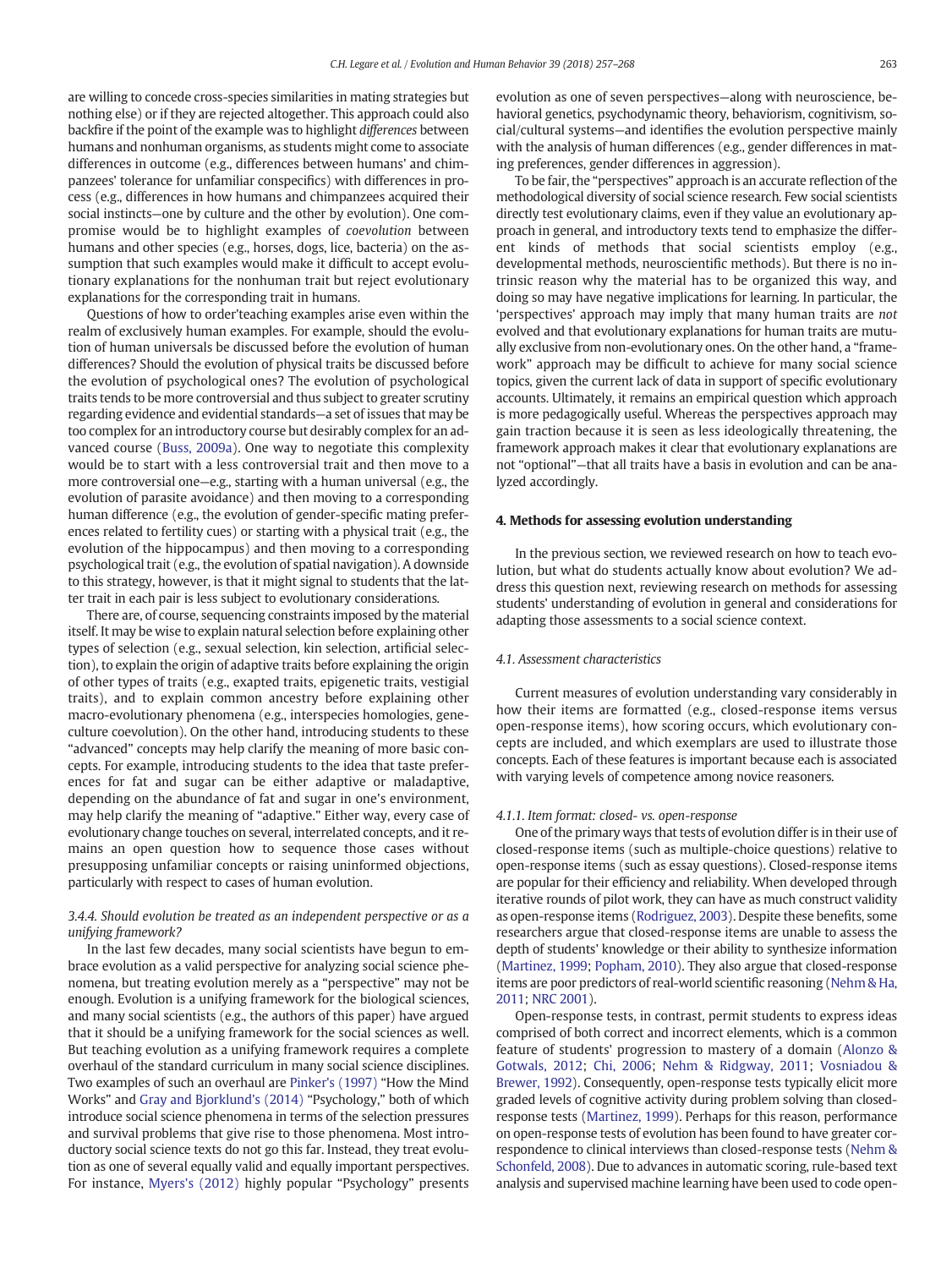response items on evolution tests automatically ([Moharreri, Ha, &](#page-11-0) [Nehm, 2014](#page-11-0)).

## 4.1.2. Concepts inventoried: normative vs. non-normative

An important characteristic that varies among tests involves the specific concepts of evolutionary theory that are inventoried, as well as the types of misconceptions that are assessed. For example, almost all tests index whether students grasp three quantitative facts that are arguably necessary and sufficient for evolutionary change to occur—that a population varies in the presence or absence of a trait (variability), that the probability of the trait being passed from parent to offspring is greater than zero (heritability), and that individuals possessing the trait have a higher probability of reproductive success than other individuals (differential selection). Beyond these three causal, normative concepts, some tests additionally index non-causal normative concepts, such as competition, hyperfecundity, scarcity of resources, evolution as change in phenotypic frequency, and the scientific concept of adaptation.

In addition to assessing normative ideas about evolution by natural selection, tests also assess a number of common misconceptions, such as essentialism and teleology. These misconceptions can be assessed either directly or indirectly. For example, essentialist reasoning has been assessed directly by whether students underestimate the degree of variability in a trait on a closed-response item [\(Shtulman & Schulz, 2008](#page-11-0)) or indirectly by whether they use generic labels in their explanations for evolutionary change, for example, "the elm" in "the elm mutated to have long-winged seeds" [\(Opfer, Nehm, & Ha, 2012](#page-11-0)). Likewise, teleology has been assessed directly by whether students endorse teleological explanations in cases where they should not ([Kelemen et al., 2013\)](#page-11-0) or indirectly by whether students use "need-based" reasoning to explain the origin of traits [\(Southerland, Abrams, Cummins, & Anzelmo,](#page-11-0) [2001\)](#page-11-0). Additional misconceptions that have been coded include intentionality biases, misuse of pressure or force as a cause of new traits appearing in individuals, and use/disuse as a cause of the gain or loss of traits.

#### 4.1.3. Exemplars inventoried: breadth vs. depth

Another important characteristic of assessments is the breadth of exemplars used to illustrate or probe understanding. The crux of biology education, after all, is to foster effective evolutionary reasoning across all branches on the tree of life, not just for a few disparate twigs. [Clough and Driver \(1986\)](#page-10-0) were among the first to explore item context effects in novice's evolutionary explanations, documenting fairly substantial consistency in the use of normative ideas, but not misconceptions. More recently, isomorphic open-response items that differed only in taxon (e.g., plant vs. animal), exemplar familiarity (e.g., penguin vs. prosimian), and type of evolutionary change (e.g., gain vs. loss) have been shown to elicit markedly different scores in novice students'—but not experts'—evolutionary knowledge and misconceptions ([Nehm &](#page-11-0) [Ha, 2011](#page-11-0); [Opfer et al., 2012](#page-11-0); see also [Heredia, Furtak, & Morrison,](#page-11-0) [2016](#page-11-0)). These studies highlight the importance of providing a wide range of exemplars (across taxa, familiarity, and gain/loss) to assess progress toward expert levels of evolutionary reasoning.

#### 4.2. Current assessments: design choices, reliability, and validity

In this section, we review the characteristics of currently published assessments of evolutionary thinking. Our review is arranged chronologically to highlight how the development of new assessment instruments have attempted to build on the foundational work provided by their predecessors.

[Bishop and Anderson \(1985\)](#page-10-0) provided the first standardized test of evolution understanding and the only test for nearly two decades. The format of their test used a hybrid open- and closed-response format. Two open-response items ask students to describe how a biologist would explain the evolution of a trait in a population, with one item concerning the gain in a trait (i.e., running speed in cheetahs) and

another concerning the loss of a trait (i.e., sight in cave salamanders). The closed-response items include a Likert-style graded response and a follow-up open-response. For example, when asked "If a population of ducks were forced to live in an environment where water for swimming was not available," students grade the likelihood of two different scenarios ("Many ducks would die because their feet were poorly adapted to this environment" vs. "The ducks would gradually develop non-webbed feet") and are asked to provide an open-ended explanation for their responses.

As the first standardized test of evolution, the [Bishop and Anderson](#page-10-0) [\(1985\)](#page-10-0) assessment was highly successful. It was rapidly adopted in multiple training studies that sought to improve evolution understanding. Their test also revealed that understanding how evolution occurs is not the same as believing that evolution does occur. Indeed, belief in evolution had little impact on students' use of natural selection as a tool for understanding evolutionary change. As [Bishop and Anderson](#page-10-0) [\(1990\)](#page-10-0) observed, "Most students who believed in the truth of evolution apparently based their beliefs more on acceptance of the power and prestige of science than on an understanding of the reasoning that had led scientists to their conclusions."

Despite its initial success, several undesirable features of the assessment became clear over the next twenty years. Researchers have reported inconsistent inter-item reliability scores [\(Asterhan & Schwarz,](#page-10-0) [2007](#page-10-0); [Bishop & Anderson, 1990;](#page-10-0) [Demastes et al., 1995;](#page-10-0) [Jensen &](#page-11-0) [Finley, 1995\)](#page-11-0), failure of the closed-response items to correlate very highly with open-response items [\(Nehm & Schonfeld, 2008](#page-11-0)), and failure of closed-response items to predict third assessments (such as oral interviews). As a result, the original [Bishop and Anderson \(1985\)](#page-10-0) test fell out of favor among researchers, who developed novel tests aimed at avoiding these weaknesses.

[Anderson, Fisher, and Norman \(2002\)](#page-10-0) introduced a novel assessment that was more comprehensive in scope, easier to grade, and subject to multiple tests of reliability and validity. The Conceptual Inventory of Natural Selection (or CINS) is a 20-item, multiple-choice test. For each question, students are asked to select among four options, with one option indexing the correct use of an important concept from evolutionary theory and at least one option indexing a common misconception related to that concept. The concepts covered are variation, origin of variation, heritability, differential survival, hyperfecundity, population equilibrium, scarcity of resources, competition, evolution as change in phenotypic frequency, and the origin of species. [Anderson et](#page-10-0) [al. \(2002\)](#page-10-0) reported acceptable levels of internal reliability, face validation by content experts, and acceptable ability to discriminate between low and high achievers for 14 of the 20 items. Similar results were reported by [Nehm and Schonfeld \(2008\),](#page-11-0) who also reported that the ability of the CINS to index normative concepts tended to be greater than that of the original [Bishop and Anderson \(1985\)](#page-10-0) open-response items, whereas the ability of the CINS to index misconceptions was lower than that of the original [Bishop and Anderson \(1985\)](#page-10-0) assessment. Additionally, the clustering of both key concepts and misconceptions did not correspond to any hypothesized pattern of reasoning. As a result, future assessments have tried to address wider patterns or themes in students' misconceptions of evolution.

One such assessment was developed by [Shtulman \(2006\)](#page-11-0). This assessment sought to distinguish between two theoretically meaningful patterns of evolutionary reasoning—the variational reasoning of Darwin, in which adaptation is the result of a non-random selection of randomly generated variation, versus the transformationist reasoning of the biological essentialist, in which adaptation is the result of a transformation in a species' underlying nature or "essence." Put differently, variational reasoning (correctly) interprets evolution as the selective propagation of within-species variation, whereas transformational reasoning (incorrectly) interprets evolution as the holistic transformation of an entire species, akin to metamorphosis. The purpose of Shtulman's assessment was to detect the coherence among these two, logically distinct views of evolution—coherence undetected in previous assessments. Indeed,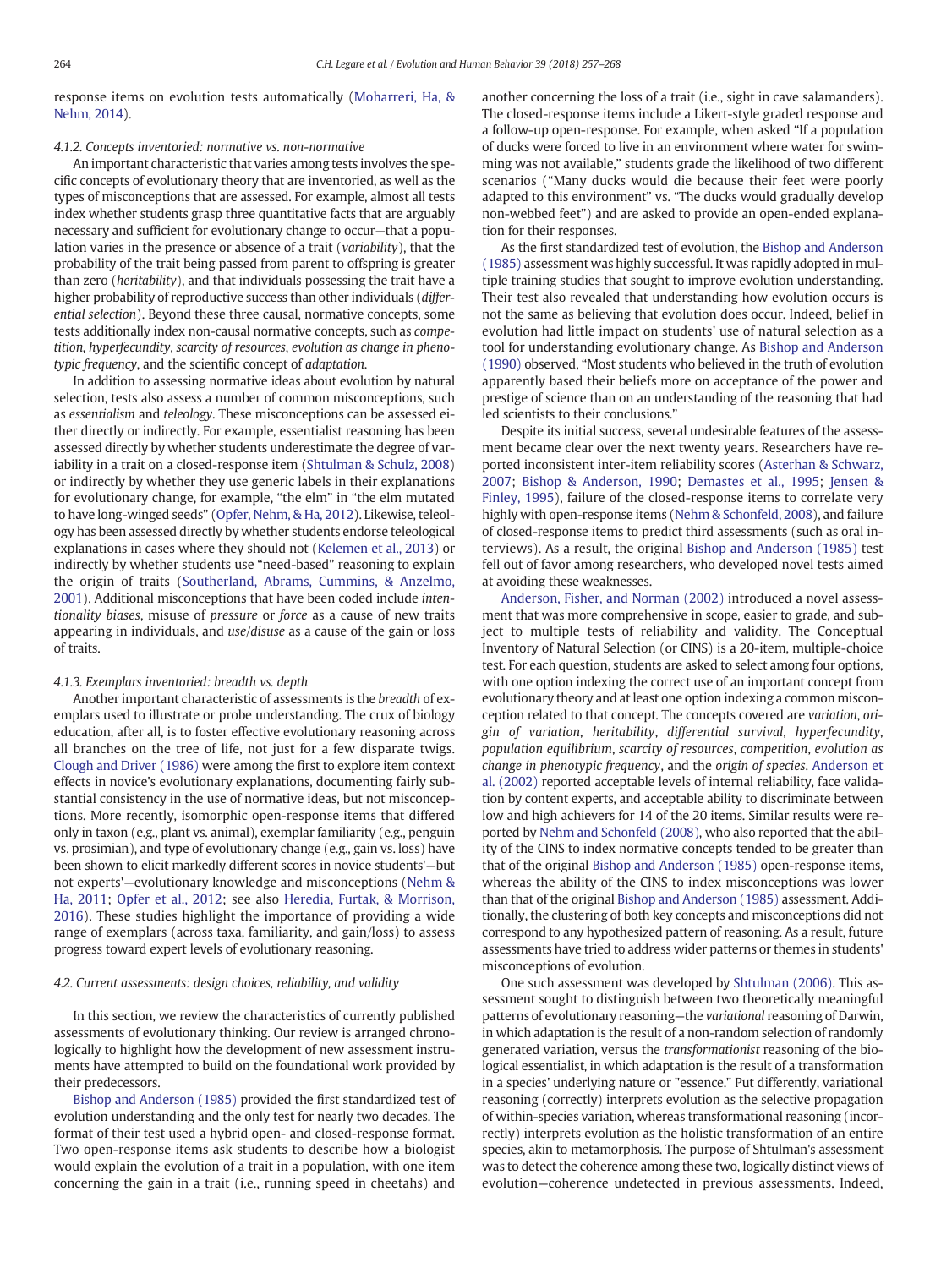cluster analysis of item responses supported this view, suggesting three major types of reasoning: variational, pre-variational, and transformational. This discovery is important because it suggests a generative framework for assessing a students' place in the progression from novice to expert, and a subset of the assessment has been used successfully to track changes in a recent training study ([Heddy & Sinatra, 2013\)](#page-11-0).

Shtulman's assessment presents students with scenarios organized around six key evolutionary phenomena, including variation, inheritance, adaptation, domestication, speciation, and extinction. Scoring of open-response items required trained coders, whereas closed-response items did not. The 30 items probe understanding of evolutionary phenomena in both plant and animal populations, including bacteria, corn, moths, woodpeckers, chimpanzees, and humans, as well as drawing analogies to population level changes in non-biological traits (e.g., SAT scores at a private school). Evaluations of the reliability and validity of Shtulman's assessment are limited, but expert evolutionary scientists were unequivocally identified as variationists by the test and respondents identified as transformationists were more likely than variationists to use evolutionarily inappropriate language (e.g., teleological language) in their responses.

[Evans et al. \(2010\)](#page-10-0) published an assessment that, like [Bishop and](#page-10-0) [Anderson \(1990\),](#page-10-0) presented participants (museum visitors) with an open-response test that asked participants to explain how a trait evolved from an ancestral population to a novel population. Of interest was the participants' use of central concepts in evolutionary theory. Like [Shtulman's \(2006\)](#page-11-0) test, the [Evans et al. \(2010\)](#page-10-0) battery explicitly targeted thematic patterns of misconceptions, such as essentialist and teleological reasoning.

The [Evans et al. \(2010\)](#page-10-0) scale had a similar format, asking how a new species arose from an ancestral species. Scoring required trained coders. Explanations of evolutionary change were coded for use of any valid evolutionary concept, as well as eight specific concepts (variation, heritability, selection, common descent, time, chance, sexual selection, and ecological pressure). Misconceptions coded included naturalistic errors (e.g., essentialism) as well as creationist misconceptions, such as deity intervention, intelligent design, rejection of geological time, and rejection of common descent. Finally, the test probed a wide variety of biological populations, including viruses, diatoms, ants, flies, finches, whales, and humans, thereby assessing patterns of evolutionary reasoning that cut across diverse life forms.

The Assessing Contextual Reasoning about Natural Selection, or ACORNS, tool was developed by a cross-disciplinary team, including an evolutionary biologist, cognitive scientist, science education researcher, statistician, and computer scientist [\(Opfer et al., 2012\)](#page-11-0). The goal of the ACORNS design team was to respond to the problems discovered in the CINS and [Bishop and Anderson \(1985\)](#page-10-0) battery, as well as to incorporate discoveries from the cognitive sciences made by [Shtulman](#page-11-0) [\(2006\)](#page-11-0) and [Evans et al. \(2010\)](#page-10-0). Unlike previous assessments, the ACORNS instrument was designed to fix the syntax of open-response questions about evolutionary change while letting the item characteristics vary according to the user's needs. Specifically, all questions in the ACORNS instrument identify a particular species with a particular trait and then ask how biologists would explain the evolution of that species from an ancestral form that did not possess the trait. For example, "A species of labiatae (plants) is known to have pulegone. How would biologists explain how this labiatae species with pulegone evolved from an ancestral species that had no pulegone." This template permits openended responses to be machine scored via EvoGrader ([Moharreri et](#page-11-0) [al., 2014](#page-11-0)) and a potentially infinite number of items.

A subset of items from the ACORNS was introduced by [Opfer et al.](#page-11-0) [\(2012\)](#page-11-0). These four open-response items were coded for normative use of evolutionary concepts (variation, heritability, differential survival, competition, hyperfecundity, limited resources, and change of population) and for use of major misconceptions identified by [Shtulman \(2006\)](#page-11-0) and [Evans et al. \(2010\)](#page-10-0) (essentialism, teleology, and intentionality bias). The face validity of items has been confirmed by domain experts, including M.A. biology students, Ph.D. biology students, and tenured professors of biology ([Nehm & Ridgway, 2011](#page-11-0)). Additionally, scores on ACORNS items predict later course grades for undergraduate students in both evolutionary and non-evolutionary biology courses after controlling for overall GPA ([Opfer et al., 2012\)](#page-11-0). Further, interrater reliability of human coders is high to very high, with the reliability of the automated coder obtaining nearly "flawless" scores ([Moharreri et al., 2014\)](#page-11-0). Thus, the latest assessments of evolution understanding have successfully built on a large research base in the biological, cognitive, and education sciences to produce a rich, qualitative assessment with excellent psychometric properties.

Complementing these measures of evolution understanding is the Evolutionary Attitudes and Literacy Survey (EALS), a multi-dimensional survey designed to assess attitudes about the relevance of evolutionary theory ([Hawley, Short, McCune, Osman, & Little, 2011](#page-10-0)). There are two forms of the EALS, the long form (104 items) and the short form (62 items). Both have been validated using Confirmatory Factor Analysis [\(Short & Hawley, 2012\)](#page-11-0). Unlike many previous assessments, the EALS relies exclusively on closed-response questions. The main purpose of the EALS is to diagnose socio-political factors that affect people's endorsement or rejection of evolution, including religious ideation, political ideation, knowledge of science, trust in science, and the endorsement of intelligent design fallacies.

# 4.3. Assessing evolution understanding in a social science context; additional considerations

Current methods for assessing students' understanding of evolution are grounded in the evolution of non-human animals and non-mentalistic traits. These tools could be used productively in the social science classroom, but social scientists may need their own assessment tools tools capable of gauging students' understanding of the evolved nature of human cognition and human behavior. Below we consider four considerations that might shape the construction of such tools. Social scientists who embrace evolution in their teaching have likely pondered these considerations already and developed assessment tools for their own instruction, but research is needed to construct a shared set of tools, which have the demonstrated validity and reliability of the tools reviewed above.

#### 4.3.1. What knowledge should the assessment measure?

Perhaps the most basic knowledge one could assess is conceptual knowledge—knowledge of the mechanisms of evolution (e.g., variation, inheritance, selection) and knowledge of the products of those mechanisms (e.g., adaptation, exaptation, homologous traits, analogous traits, vestigial traits, trait loss). Assessments of this kind exist for nonhuman animals and could be used as models for developing human-based ones. In this vein, [Nettle \(2010\)](#page-11-0) has developed a human-based assessment by recasting standard questions about nonhuman evolution (e.g., how might light-colored fossa have evolved from dark-colored fossa?) in terms of humans (e.g., how might light-haired humans have evolved from dark-haired humans?). He found that students score around 10% higher on the human-based assessment than on the nonhuman version, possibly because students hold more accurate conceptions of variation and inheritance for humans than for nonhuman animals. Nettle's assessment does not, however, cover the evolution of human cognition or human behavior, and it remains an open question how to probe such topics authentically and systematically.

Another type of knowledge that social scientists could assess is methodological knowledge of how the origins of human traits can be approached from an evolutionary perspective. One facet of this knowledge is constructing plausible evolutionary hypotheses of human traits, which entails understanding the kinds of selection pressures early humans faced, as well as the pathways by with such pressures gave rise to between-species and within-species differences. Another facet of this knowledge is devising empirical tests of evolutionary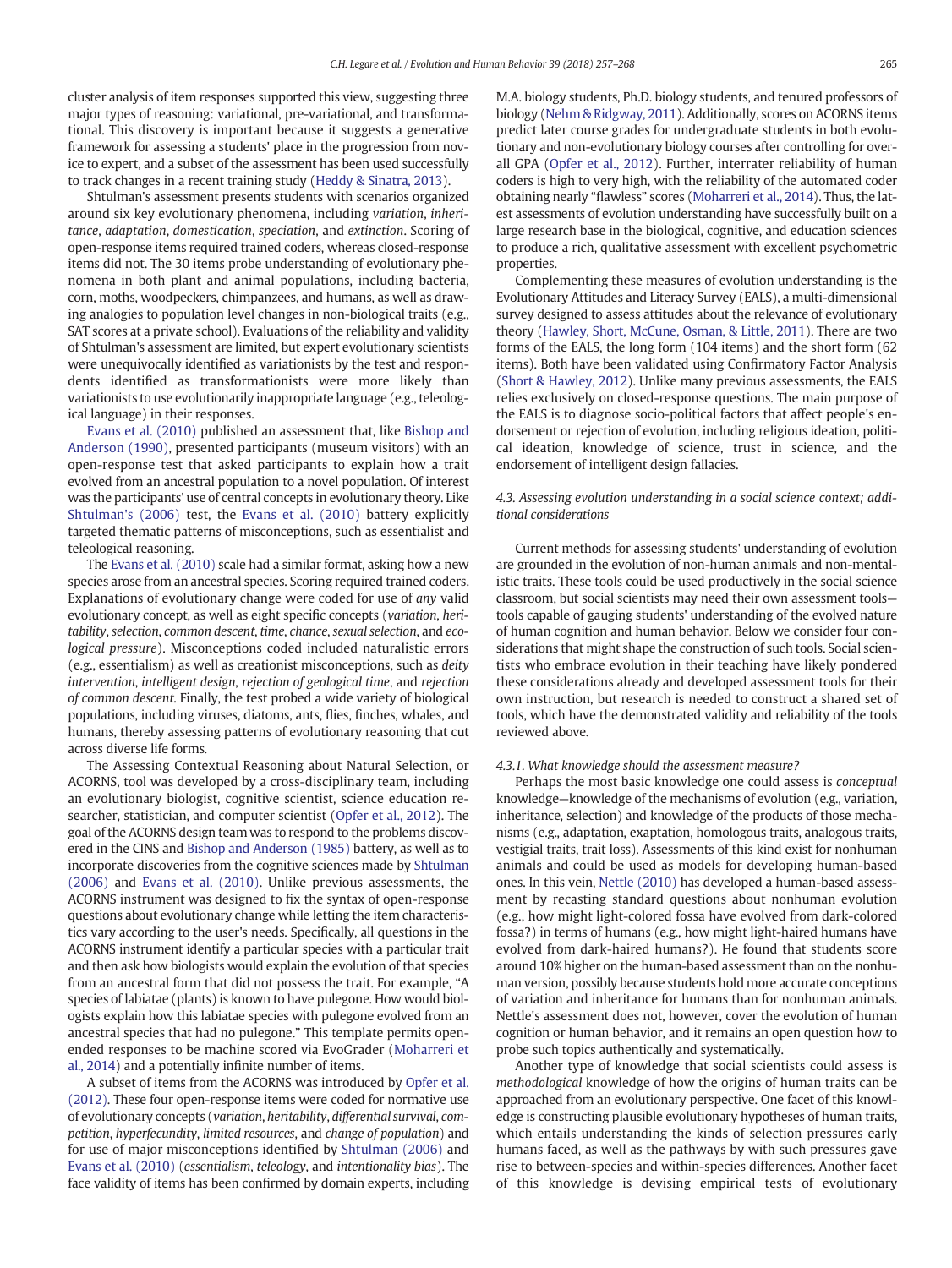hypotheses, which entails identifying data sources capable of discriminating among competing hypotheses, as well as analyzing distributional data for changes in the frequency of particular traits across populations or across time.

A third type of knowledge that social scientists might want to assess is knowledge of when and how to apply evolutionary principles to behavioral phenomena, or evolutionarily-informed habits of mind. Habits of mind that are most relevant to social science include (1) the ability to identify implausible evolutionary accounts of human traits, such as accounts that presuppose nonexistent selection pressures or infeasible means of adapting to a selection pressure; (2) the ability to respond to non-evolutionary accounts of human traits, such as creationist or sociocultural accounts untenable with a biological perspective; and (3) the ability to identify naturalistic fallacies–claims that properties which are natural are morally permissible and properties that are unnatural are not. Assessments of students' habits of mind are perhaps most revealing of whether students will use their knowledge of evolutionary social science beyond the classroom, when there are no requirements to do so.

#### 4.3.2. What content should the assessment cover?

Decisions about what content to cover are invariably tied to decisions about what knowledge to assess. If conceptual knowledge is of interest, then one could use "why" questions—questions about why humans possess traits that other animals do not or why certain groups of humans possess traits that other groups do not. Examples include: Why are humans bipedal? Why do humans use tools? Why do humans have language? Why do humans cook? Why do humans exhibit prolonged tolerance to lactose? Why do humans exhibit prolonged childhoods? Why do humans have unusually large brains?

Such questions could be posed in either an open-response format or a closed-response format, and they could cover traits that "call out" for an evolutionary explanation (e.g., bipedalism, differences in skin color) or traits that could be explained from a non-evolutionary perspective just as easily—or more easily—than from an evolutionary one (e.g., tool use, language use). The latter potentially constitute a more stringent test of students' evolutionary reasoning, as they would have to inhibit non-evolutionary explanations in order to provide evolutionary ones. Another possible variant is to describe traits that are currently infrequent in humans (e.g., immunity to the AIDS virus) and ask how such traits could become more frequent over time. Such questions would require students to reason predictively rather than postdictively, which is a more resource-demanding task ([Fischhoff, 1975](#page-10-0)).

To assess students' methodological knowledge of evolutionary social science, at least two approaches are possible. One approach is to ask students to go beyond explaining the origin or frequency of a trait and identify an empirical means of testing those explanations. Another approach is to give students data relevant to a pre-specified evolutionary claim and ask them to determine whether that claim is, in fact, supported by the data. Students could, for example, evaluate the claim that children are more likely to be killed by a stepparent than by a biological parent by analyzing a dataset on the circumstances surrounding real-life cases of infanticide. Depending on the nature of the claim, students could evaluate data that either support the claim or contradict it, and depending on the nature of the data, students could evaluate claims that are either consistent with their beliefs about human nature or inconsistent with them. Discerning that a claim is contradicted by data is more difficult than discerning that it is supported by data, and discerning that a counterintuitive claim is supported by data is more difficult than discerning that an intuitive claim is supported [\(Koehler, 1993](#page-11-0); [Kuhn, 1989](#page-11-0)).

Finally, to assess students' evolutionarily-informed habits of mind, one could present students with misconceptions and evaluate how they respond to those misconceptions—i.e., whether they can identify the misconceptions as wrong or, better yet, whether they can articulate precisely why they are wrong. One could present misconceptions that relate either to the nature of evolutionary change (e.g., how many generations are needed to effect change given different selection gradients and different levels of adaptation complexity?) or to the implications of evolutionary findings (e.g., discovering a psychological adaptation for aggression in specific circumstances does not imply that aggression is inevitable or that social programs to reduce its occurrence will be ineffective). Such questions would require students to differentiate correct and incorrect applications of evolutionary theory, which is a reasonable expectation for students in upper-level classes but may not be for students in introductory classes. Such questions require not just a correct understanding of evolutionary principles but also a meta-level appreciation of the difference between correct and incorrect applications of those principles.

#### 4.3.3. What format should the assessment take?

A popular format for knowledge assessment in the sciences is a "concept inventory" (see, for example, [Hestenes, Wells, & Swackhamer,](#page-11-0) [1992;](#page-11-0) [Libarkin & Anderson, 2005](#page-11-0)). At least one concept inventory exists for evolution as applied to nonhumans [\(Anderson et al., 2002](#page-10-0), discussed above) but none exists for evolution as applied to humans.

Concept inventories are easy to administer and easy to score, but they have several drawbacks, as noted above. One way to address these problems is to intermix open-response questions with the closed-response ones, possibly in the form of justifications (e.g., "Why do you think so?"). Another way is to collect agreement ratings for all answers to each multiple-choice question. Three response profiles are then possible: (1) the "novice" profile of agreeing with incorrect answers and disagreeing with correct ones; (2) the "mixed" or "undifferentiated" profile of agreeing with both correct and incorrect answers; and (3) the "expert" profile of agreeing with correct answers and disagreeing with incorrect ones. Prior research suggests that, with instruction, students are more likely to move from the first profile to the second before moving all the way to the third [\(Schneider & Hardy, 2013;](#page-11-0) [Shtulman & Calabi, 2013](#page-11-0))—a pattern not readily detectable with concept inventories administered in a standard, forced-choice fashion.

#### 4.3.4. Against what criteria should the assessment be validated?

The most straightforward means of validating a knowledge assessment of evolutionary social science would be to confirm that social scientists themselves score high on the assessment. Of course, not all social scientists find value in evolutionary approaches; the proportion of social scientists who deem evolution as applicable to their area of research is, in fact, alarmingly small [\(King & Cabeza de Baca, 2011;](#page-11-0) [Perry & Mace,](#page-11-0) [2010](#page-11-0); [von Hippel & Buss, 2017](#page-11-0)). Even among social scientists who value evolutionary approaches, not all are practiced at adopting such approaches. It is thus unclear who should count as an expert for the sake of validation.

Even if the pool of potential experts was narrowed to social scientists who take an evolutionary approach to their own work, this group still disagrees about which evolutionary explanations—or classes of explanation—are appropriate for explaining human nature ([Barrett, Pollet,](#page-10-0) [& Stulp, 2014;](#page-10-0) [Burke, 2014](#page-10-0)), including questions pertaining to cultural differences, racial differences, gender differences, developmental differences, and phylogenetic differences. This disagreement also spans questions pertaining to human similarities, as those similarities could represent either homologous traits (arising from shared genetic foundations) or analogous traits (arising from shared experiences but different genetic foundations). There are legitimate scientific disagreements about these issues, which is all part of healthy science. Developing a knowledge assessment of evolutionary social science will likely require collaboration among several groups of scientists, so as to ensure that the assessment is not biased in favor of the theoretical or methodological commitments of any one particular group.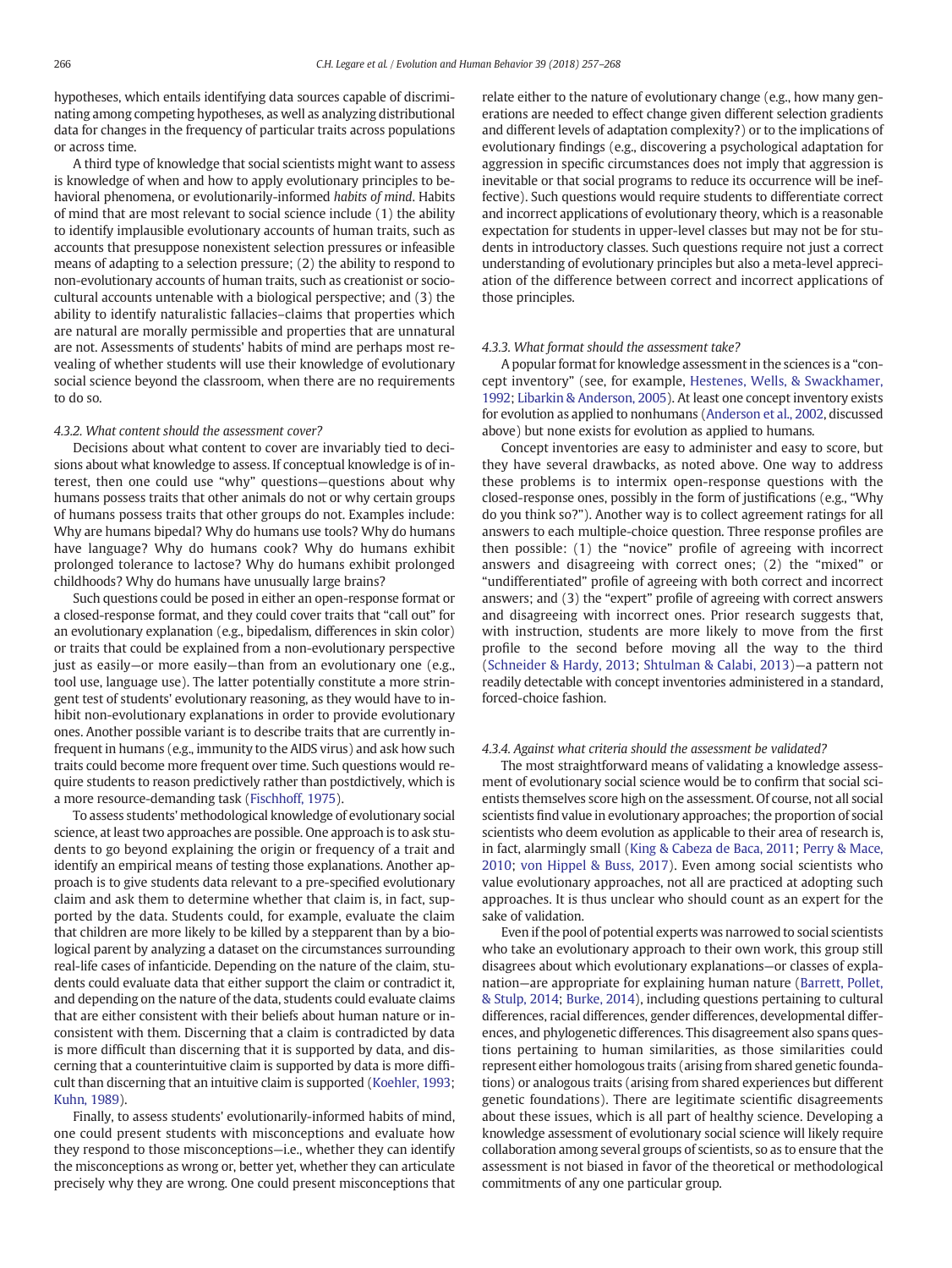#### <span id="page-10-0"></span>5. Conclusion

The theory of evolution is the unifying framework for the biological sciences and, as argued in this paper, should be the unifying framework for the social sciences. To achieve this however, a major revision of the social science educational model is required. Evolution is an exceedingly difficult theory to understand and is counterintuitive due to multiple cognitive biases. Essentialist biases lead people to believe that species are stable and immutable. Teleological biases lead us to believe that all species and their component parts exist for a reason. Existential anxieties lead us to believe that accepting evolution threatens our sense of meaning and purpose. To counteract these psychological disadvantages, there is a need for incoporating evolution education into social science disciplines, which utilizes the strategies outlined in this paper. Begin by countering misconceptions about evolution before attempting to instill accurate beliefs. Move on to forging deeper understanding by illustrating evolutionary principles with detailed, real-world case studies of evolution taking place, such as prolonged tolerance to lactose in humans. In addition, instructors should utilize collaborative problemsolving activities that necessitate students working together to analyze data and generate their own evolutionary explanations. These educational strategies all show empirical promise to enhance students' understanding of evolution. Finally, teaching evolution in the social sciences requires devising accurate assessments of student comprehension. This chapter highlights a number of measures tested in the literature. We argue that educators should adopt a three-pronged approach to assessment by evaluating students' conceptual knowledge, methodological knowledge, and evolutionary "habits of mind."

Humans are biological beings, and, as such, they have evolved. Evolution has shaped the human body, but it also shaped the human brain and the human mind. Many social scientists initially ignored the evolutionary origins of human nature, but a new generation of social scientists see this practice as a lost opportunity at best, and a critical omission at worst. In this paper, we have outlined a path for moving forward on the issue of teaching evolution in the social sciences—a path informed by our understanding of teaching evolution in general. We urge the community of social scientists to embark on that path, both by investigating different approaches to teaching and assessing evolution understanding and by actually incorporating evolution into the social science curriculum. If "nothing in biology makes sense except in the light of evolution," as Dobzhansky (1973) famously argued, then understanding how biological beings think and behave must also require the light of evolution.

#### References

- Alonzo, A. C., & Gotwals, A. W. (Eds.). (2012). [Learning progressions in science: Current](http://refhub.elsevier.com/S1090-5138(17)30019-3/rf0005) [challenges and future directions](http://refhub.elsevier.com/S1090-5138(17)30019-3/rf0005). Rotterdam: Sense Publishers.
- Anderson, D. L., Fisher, K. M., & Norman, G. L. (2002). [Development and evaluation of the](http://refhub.elsevier.com/S1090-5138(17)30019-3/rf0010) [conceptual inventory of natural selection.](http://refhub.elsevier.com/S1090-5138(17)30019-3/rf0010) Journal of Research in Science Teaching, 39, 952–[978.](http://refhub.elsevier.com/S1090-5138(17)30019-3/rf0010)
- Asterhan, C. S., & Schwarz, B. B. (2007). [The effects of monological and dialogical argu](http://refhub.elsevier.com/S1090-5138(17)30019-3/rf0015)[mentation on concept learning in evolutionary theory.](http://refhub.elsevier.com/S1090-5138(17)30019-3/rf0015) Journal of Educational [Psychology](http://refhub.elsevier.com/S1090-5138(17)30019-3/rf0015), 99, 626–639.
- Barnes, M. E., Evans, E. M., Hazel, A., Brownell, S. E., & Nesse, R. M. (2017). [Teleological rea](http://refhub.elsevier.com/S1090-5138(17)30019-3/rf0025)[soning, not acceptance of evolution, impacts students' ability to learn natural selec](http://refhub.elsevier.com/S1090-5138(17)30019-3/rf0025)tion. [Evolution: Education and Outreach](http://refhub.elsevier.com/S1090-5138(17)30019-3/rf0025), 10(7), 1–12.
- Barrett, H. C. (2015). [The shape of thought: How mental adaptations evolve.](http://refhub.elsevier.com/S1090-5138(17)30019-3/rf0030) New York: Ox[ford University Press.](http://refhub.elsevier.com/S1090-5138(17)30019-3/rf0030)
- Barrett, L., Pollet, T. V., & Stulp, G. (2014). [From computers to cultivation:](http://refhub.elsevier.com/S1090-5138(17)30019-3/rf0035) [Reconceptualizing evolutionary psychology.](http://refhub.elsevier.com/S1090-5138(17)30019-3/rf0035) Frontiers in Psychology, 5(867).
- Bean, T. E., Sinatra, G. M., & Schrader, P. G. (2010). [SPORE: Spawning evolutionary miscon](http://refhub.elsevier.com/S1090-5138(17)30019-3/rf0040)ceptions? [Journal of Science Education and Technology](http://refhub.elsevier.com/S1090-5138(17)30019-3/rf0040), 19(5), 409–414.
- Berti, A. E., Toneatti, L., & Rosati, V. (2010). [Children's conceptions about the origin of spe](http://refhub.elsevier.com/S1090-5138(17)30019-3/rf0050)[cies: A study of Italian children's conceptions with and without instruction.](http://refhub.elsevier.com/S1090-5138(17)30019-3/rf0050) The [Journal of the Learning Sciences](http://refhub.elsevier.com/S1090-5138(17)30019-3/rf0050), 19, 506–538.
- Bishop, B. A., & Anderson, C. W. (1985). Evolution by natural selection: A teaching module. (Occasional Paper no. 91). Retrieved from http://fi[les.eric.ed.gov/fulltext/](http://files.eric.ed.gov/fulltext/ED272383.pdf) [ED272383.pdf](http://files.eric.ed.gov/fulltext/ED272383.pdf).
- Bishop, B. A., & Anderson, C. W. (1990). [Student conceptions of natural selection and its](http://refhub.elsevier.com/S1090-5138(17)30019-3/rf0060) role in evolution. [Journal of Research in Science Teaching](http://refhub.elsevier.com/S1090-5138(17)30019-3/rf0060), 27, 415–427.

Bloom, P., & Skolnick Weisberg, D. (2007). [Childhood origins of adult resistance to science.](http://refhub.elsevier.com/S1090-5138(17)30019-3/rf0065) [Science](http://refhub.elsevier.com/S1090-5138(17)30019-3/rf0065), 316, 996–997.

- Bolhuis, J. J., Brown, G. R., Richardson, R. C., & Laland, K. N. (2011). [Darwin in mind: New](http://refhub.elsevier.com/S1090-5138(17)30019-3/rf0070) [opportunities for evolutionary psychology.](http://refhub.elsevier.com/S1090-5138(17)30019-3/rf0070) PLoS Biology, 9(7), 1–8.
- Boyd, R., & Silk, J. (2015). How humans evolved [\(7th Ed \). W.W. Norton & Company Inc.](http://refhub.elsevier.com/S1090-5138(17)30019-3/rf0080) Brem, S. K., Ranney, M., & Schindel, J. (2003). [Perceived consequences of evolution: Col](http://refhub.elsevier.com/S1090-5138(17)30019-3/rf0085)[lege students perceive negative personal and social impact in evolutionary theory.](http://refhub.elsevier.com/S1090-5138(17)30019-3/rf0085) [Science Education](http://refhub.elsevier.com/S1090-5138(17)30019-3/rf0085), 87, 181–206.
- Brumby, M. N. (1984). [Misconceptions about the concept of natural selection by medical](http://refhub.elsevier.com/S1090-5138(17)30019-3/rf0090) biology students. [Science Education](http://refhub.elsevier.com/S1090-5138(17)30019-3/rf0090), 68, 493–503.
- Burke, D. (2014). [Why isn't everyone an evolutionary psychologist?](http://refhub.elsevier.com/S1090-5138(17)30019-3/rf0095) Frontiers in [Psychology](http://refhub.elsevier.com/S1090-5138(17)30019-3/rf0095), 5(910).
- Buss, D. M. (1995). [Evolutionary psychology: A new paradigm for psychological science.](http://refhub.elsevier.com/S1090-5138(17)30019-3/rf0100) [Psychological Inquiry](http://refhub.elsevier.com/S1090-5138(17)30019-3/rf0100), 6(1), 1–30.
- Buss, D. M. (2009a). [How can evolutionary psychology successfully explain personality](http://refhub.elsevier.com/S1090-5138(17)30019-3/rf0110) and individual differences? [Perspectives on Psychological Science](http://refhub.elsevier.com/S1090-5138(17)30019-3/rf0110), 4, 359–366.
- Buss, D. M. (2009b). [The great struggles of life: Darwin and the emergence of evolutionary](http://refhub.elsevier.com/S1090-5138(17)30019-3/rf0115) psychology. [American Psychologist](http://refhub.elsevier.com/S1090-5138(17)30019-3/rf0115), 64, 140–148.
- Buss, D. M. (2015). [Evolutionary psychology: The new science of mind](http://refhub.elsevier.com/S1090-5138(17)30019-3/rf0125) (5th edition ). New [York: Pearson.](http://refhub.elsevier.com/S1090-5138(17)30019-3/rf0125)
- Buss, D. (2016). [The handbook of evolutionary psychology](http://refhub.elsevier.com/S1090-5138(17)30019-3/rf0130) (2nd ed.). Hoboken, NJ: Wiley.
- Cabeza De Baca, T., & Jordan, A. C. (2012). [To know is not to love: Cognitive and affective](http://refhub.elsevier.com/S1090-5138(17)30019-3/rf0135) [barriers toward the adoption of evolutionary theory.](http://refhub.elsevier.com/S1090-5138(17)30019-3/rf0135) Personality and Individual [Differences](http://refhub.elsevier.com/S1090-5138(17)30019-3/rf0135), 53, 681–686.
- Casler, K., & Kelemen, D. (2008). [Developmental continuity in teleo-functional explana](http://refhub.elsevier.com/S1090-5138(17)30019-3/rf0145)[tion: Reasoning about nature among Romanian Romani adults.](http://refhub.elsevier.com/S1090-5138(17)30019-3/rf0145) Journal of Cognition [and Development](http://refhub.elsevier.com/S1090-5138(17)30019-3/rf0145), 9, 340–362.
- Chi, M. T. H. (2006). [Two approaches to the study of experts' characteristics. In K. A.](http://refhub.elsevier.com/S1090-5138(17)30019-3/rf0150) [Ericsson, N. Charness, P. J. Feltovich, & R. R. Hoffman \(Eds.\),](http://refhub.elsevier.com/S1090-5138(17)30019-3/rf0150) The Cambridge handbook of expertise and expert performance (pp. 21–[30\). New York: Cambridge University](http://refhub.elsevier.com/S1090-5138(17)30019-3/rf0150) [Press.](http://refhub.elsevier.com/S1090-5138(17)30019-3/rf0150)
- Chi, M. T. H. (2009). [Active-constructive-interactive: A conceptual framework for differ](http://refhub.elsevier.com/S1090-5138(17)30019-3/rf0155)[entiating learning activities.](http://refhub.elsevier.com/S1090-5138(17)30019-3/rf0155) Topics in Cognitive Science, 1, 73–105.
- Clough, E. E., & Driver, R. (1986). [A study of consistency in the use of students' conceptual](http://refhub.elsevier.com/S1090-5138(17)30019-3/rf0165) [frameworks across different task contexts.](http://refhub.elsevier.com/S1090-5138(17)30019-3/rf0165) Science Education, 70, 473–496.
- Darwin, C. R. (1887). [The life and letters of Charles Darwin.](http://refhub.elsevier.com/S1090-5138(17)30019-3/rf0180) London: John Murray.
- Dawkins, R. (1982). The extended phenotype. [New York: Oxford University Press.](http://refhub.elsevier.com/S1090-5138(17)30019-3/rf0185)
- Demastes, S. S., Settlage, J., & Good, R. (1995). [Students' conceptions of natural selection](http://refhub.elsevier.com/S1090-5138(17)30019-3/rf0195) [and its role in evolution: Cases of replication and comparison.](http://refhub.elsevier.com/S1090-5138(17)30019-3/rf0195) Journal of Research in [Science Teaching](http://refhub.elsevier.com/S1090-5138(17)30019-3/rf0195), 32, 535–550.
- Deniz, H., Donelly, L. A., & Yilmaz, I. (2008). [Exploring the factors related to acceptance of](http://refhub.elsevier.com/S1090-5138(17)30019-3/rf0200) [evolutionary theory among Turkish preservice biology teachers.](http://refhub.elsevier.com/S1090-5138(17)30019-3/rf0200) Journal of Research in [Science Teaching](http://refhub.elsevier.com/S1090-5138(17)30019-3/rf0200), 45, 420–443.
- Dobzhansky, T. (1973). [Nothing in biology makes sense except in the light of evolution.](http://refhub.elsevier.com/S1090-5138(17)30019-3/rf0205) [The American Biology Teacher](http://refhub.elsevier.com/S1090-5138(17)30019-3/rf0205), 35, 125–129.
- Emmons, N. A., & Kelemen, D. A. (2015). [Young children's acceptance of within-species](http://refhub.elsevier.com/S1090-5138(17)30019-3/rf0210) [variation: Implications for essentialism and teaching evolution.](http://refhub.elsevier.com/S1090-5138(17)30019-3/rf0210) Journal of [Experimental Child Psychology](http://refhub.elsevier.com/S1090-5138(17)30019-3/rf0210), 139, 148–160.
- Evans, E. M. (2000a). [The emergence of beliefs about the origins of species in school-age](http://refhub.elsevier.com/S1090-5138(17)30019-3/rf0215) children. [Merrill-Palmer Quarterly](http://refhub.elsevier.com/S1090-5138(17)30019-3/rf0215), 46, 221–254.
- Evans, E. M. (2000b). [Beyond scopes: Why creationism is here to stay. In K. Rosengren, C.](http://refhub.elsevier.com/S1090-5138(17)30019-3/rf0220) Johnson, & P. Harris (Eds.), [Imagining the impossible: Magical, scienti](http://refhub.elsevier.com/S1090-5138(17)30019-3/rf0220)fic and religious thinking in children (pp. 305–[331\). Cambridge: Cambridge University Press.](http://refhub.elsevier.com/S1090-5138(17)30019-3/rf0220)
- Evans, E. M. (2001). [Cognitive and contextual factors in the emergence of diverse belief](http://refhub.elsevier.com/S1090-5138(17)30019-3/rf0225) [systems: Creation versus Evolution.](http://refhub.elsevier.com/S1090-5138(17)30019-3/rf0225) Cognitive Psychology, 42, 217–266.
- Evans, E. M. (2005). [Teaching and learning about evolution. In J. Diamond \(Ed.\),](http://refhub.elsevier.com/S1090-5138(17)30019-3/rf0230) The virus [and the whale: Explore evolution in creatures small and large](http://refhub.elsevier.com/S1090-5138(17)30019-3/rf0230) (pp. 25–37). Arlington, [VA: NSTA Press.](http://refhub.elsevier.com/S1090-5138(17)30019-3/rf0230)
- Evans, E. M., & Lane, J. D. (2011). [Contradictory or complementary? Creationist and evo](http://refhub.elsevier.com/S1090-5138(17)30019-3/rf0235)[lutionist explanations of origins.](http://refhub.elsevier.com/S1090-5138(17)30019-3/rf0235) Human Development, 54, 144–159.
- Evans, E. M., Legare, C., & Rosengren, K. (2011). [Engaging multiple epistemologies: Impli](http://refhub.elsevier.com/S1090-5138(17)30019-3/rf0240)[cations for science education. In M. Ferrari, & R. Taylor \(Eds.\),](http://refhub.elsevier.com/S1090-5138(17)30019-3/rf0240) Epistemology and sci[ence education: Understanding the evolution vs. intelligent design controversy](http://refhub.elsevier.com/S1090-5138(17)30019-3/rf0240) (pp. 111–[139\). New York, NY: Routledge.](http://refhub.elsevier.com/S1090-5138(17)30019-3/rf0240)
- Evans, E. M., Spiegel, A., Gram, W., Frazier, B. F., Tare, M., Thompson, S., & Diamond, J. (2010). [A conceptual guide to natural history museum visitors' understanding evolu](http://refhub.elsevier.com/S1090-5138(17)30019-3/rf0245)tion. [Journal of Research in Science Teaching](http://refhub.elsevier.com/S1090-5138(17)30019-3/rf0245), 47, 326–353.
- Fischhoff, B. (1975). [Hindsight is not equal to foresight: The effect of outcome knowledge](http://refhub.elsevier.com/S1090-5138(17)30019-3/rf0255) on judgment under uncertainty. [Journal of Experimental Psychology: Human Perception](http://refhub.elsevier.com/S1090-5138(17)30019-3/rf0255) [and Performance](http://refhub.elsevier.com/S1090-5138(17)30019-3/rf0255), 1, 288–299.
- Gelman, S. A. (2003). [The essentialist child: Origins of essentialism in everyday thought.](http://refhub.elsevier.com/S1090-5138(17)30019-3/rf0270) New [York: Oxford University Press.](http://refhub.elsevier.com/S1090-5138(17)30019-3/rf0270)
- Gelman, S. A., & Rhodes, M. (2012). [Two-thousand years of stasis. How psychological es](http://refhub.elsevier.com/S1090-5138(17)30019-3/rf0275)[sentialism impedes evolutionary understanding. In K. S. Rosengren, S. Brem, E. M.](http://refhub.elsevier.com/S1090-5138(17)30019-3/rf0275) Evans, & G. Sinatra (Eds.), [Evolution challenges: Integrating research and practice in](http://refhub.elsevier.com/S1090-5138(17)30019-3/rf0275) teaching and learning about evolution (pp. 3–[21\). Cambridge, UK: Oxford University](http://refhub.elsevier.com/S1090-5138(17)30019-3/rf0275) [Press.](http://refhub.elsevier.com/S1090-5138(17)30019-3/rf0275)
- Gray, P., & Bjorklund, D. F. (2014). Psychology [\(7th edition \). New York: Worth.](http://refhub.elsevier.com/S1090-5138(17)30019-3/rf0290)
- Gregory, T. R., & Ellis, C. A. J. (2009). [Conceptions of evolution among science graduate](http://refhub.elsevier.com/S1090-5138(17)30019-3/rf0295) students. [Bioscience](http://refhub.elsevier.com/S1090-5138(17)30019-3/rf0295), 59, 792–799.
- Hart, J., Shaver, P. R., & Goldenberg, J. L. (2005). [Attachment, self-esteem, worldviews, and](http://refhub.elsevier.com/S1090-5138(17)30019-3/rf0300) [terror management: Evidence for a tripartite security system.](http://refhub.elsevier.com/S1090-5138(17)30019-3/rf0300) Journal of Personality [and Social Psychology](http://refhub.elsevier.com/S1090-5138(17)30019-3/rf0300), 88, 999–1013.
- Hawley, P. H., Short, S. D., McCune, L. A., Osman, M. R., & Little, T. D. (2011). [What's the](http://refhub.elsevier.com/S1090-5138(17)30019-3/rf0305) [matter with Kansas?: The development and con](http://refhub.elsevier.com/S1090-5138(17)30019-3/rf0305)firmation of the Evolutionary Atti[tudes and Literacy Survey \(EALS\).](http://refhub.elsevier.com/S1090-5138(17)30019-3/rf0305) Evolution: Education and Outreach, 4, 117–132.